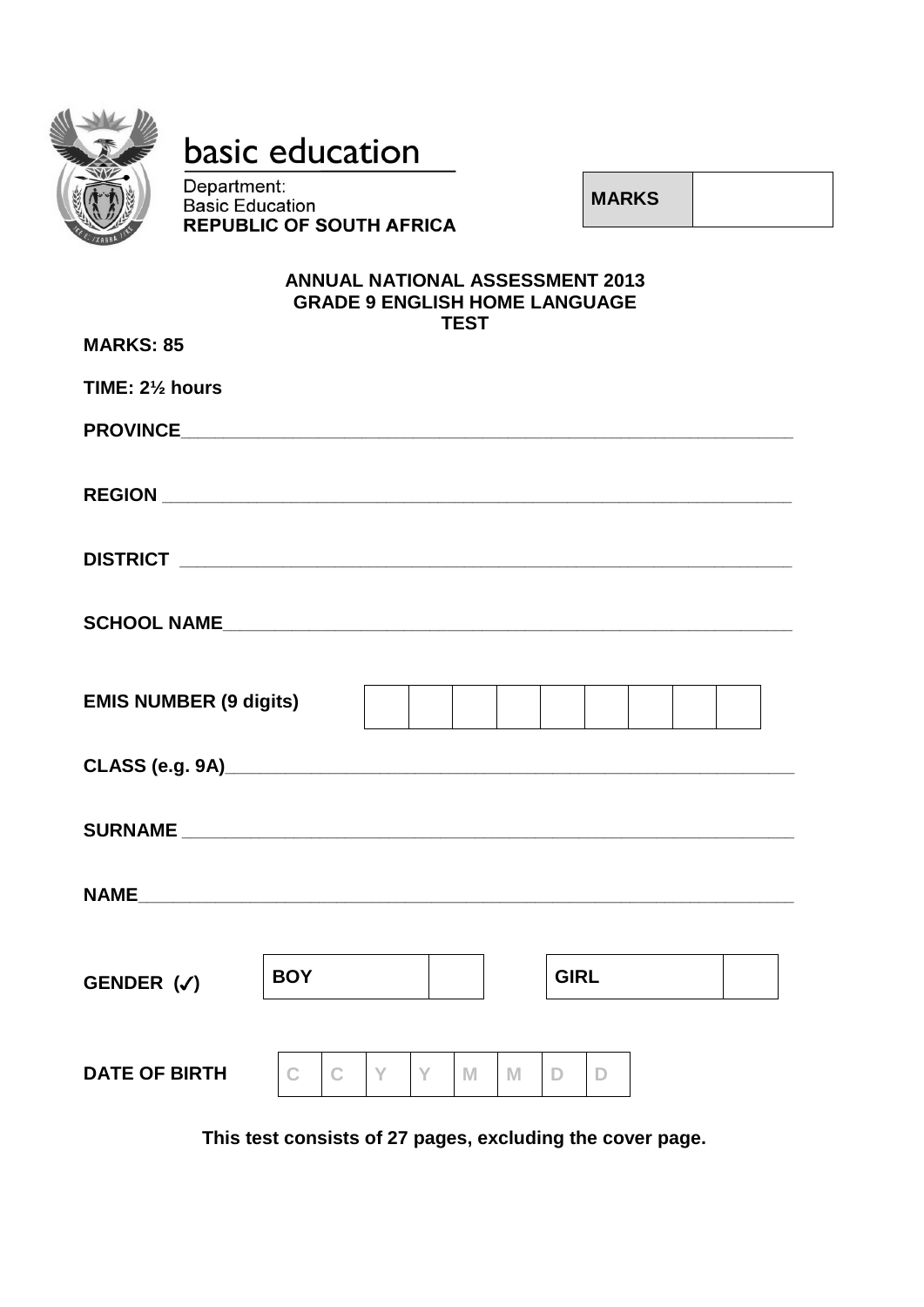#### **Instructions to the learner**

- 1. Read all the instructions carefully.
- 2. Answer all the questions in the spaces provided.
- 3. The test duration is 2½ hours.
- 4. The teacher will lead you through the practice exercise before you start the test.
- 5. Write neatly and legibly.

#### **Practice exercise for multiple-choice questions**

Circle the letter of the correct answer.

Where does the sun rise?

- A The sun rises in the west.
- B The sun rises in the east.
- C The sun rises in the north.
- D. The sun rises in the south.

You have answered the question correctly if you have circled B.

**The test starts on the next page.**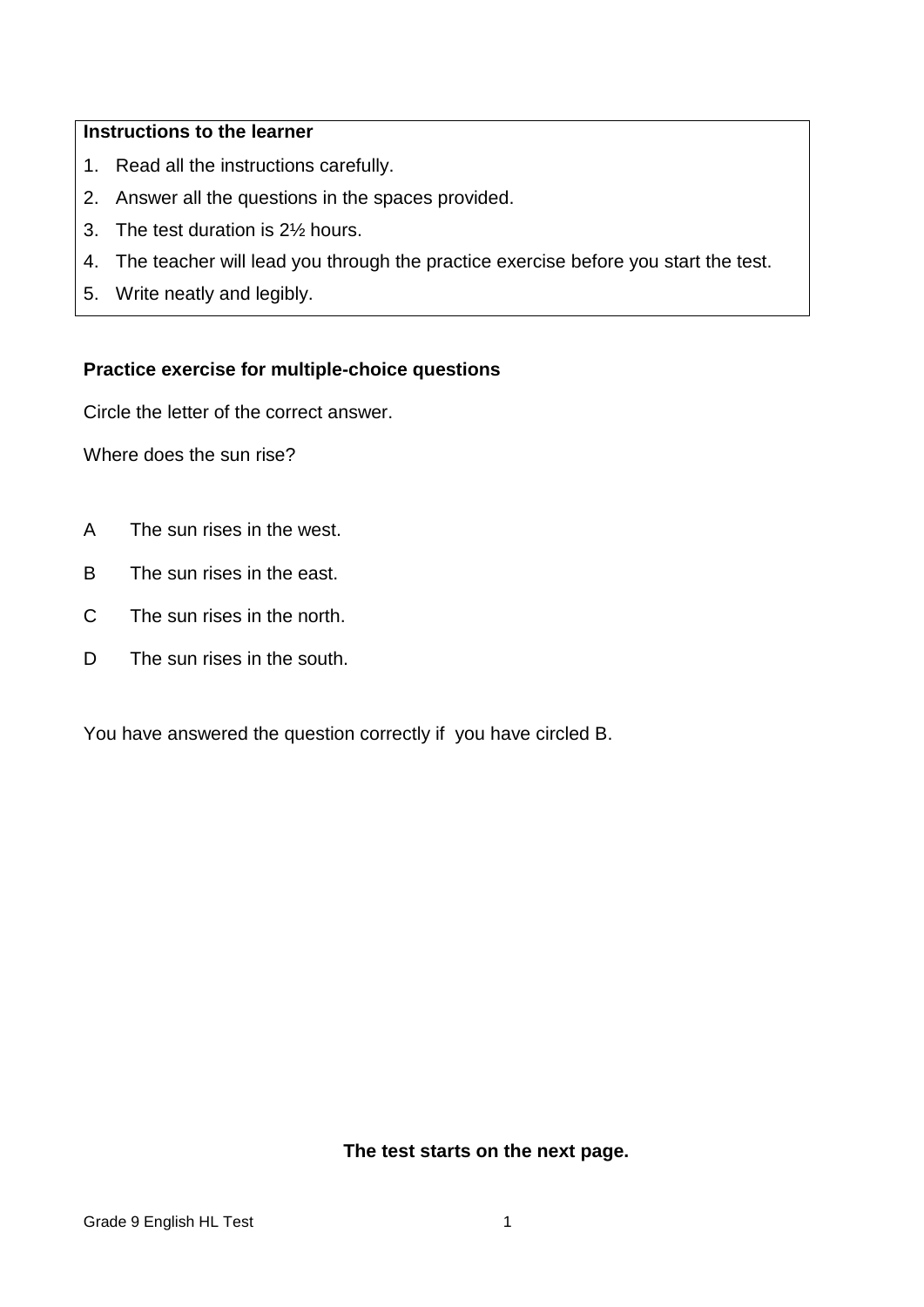#### **SECTION A**

#### **QUESTION 1**

Read the passage below and answer the questions that follow.

#### **MISSING CHILDREN**

**A child goes missing in South Africa every six hours.** 

**Awareness can go a long way towards preventing them from becoming statistics.**



- 1 Like many teenagers, 15-year-old Grace\* from KwaZulu-Natal, enjoyed meeting people on social networks. When one of her new "friends" offered her money, independence and the chance of a better life, she agreed to meet this person, believing that this really was an opportunity. She didn't come home from her appointment! 5
- 2 Grace was found on the streets a few weeks later, thanks to a campaign mounted by Missing Children SA (MCSA), an organisation that was launched in 2007 following the kidnapping and murder of Sheldean Human (7 years old) from Pretoria and Annestacia Wiese (12 years old) from Cape Town. MCSA assists the South African Police Service (SAPS) in creating national awareness of 10 missing children and supports their traumatised families.
- 3 Since the introduction of official record-keeping in 1994, more than 900 children reported missing in South Africa have not been found.
- 4 Grace was one of the lucky ones: she had already been forced into prostitution but she was alive and could be counselled and reintegrated into her family. 15
- 5 According to figures released by the SAPS Missing Persons Bureau, 1 460 children are reported missing each year. Of the 300 or so cases that MCSA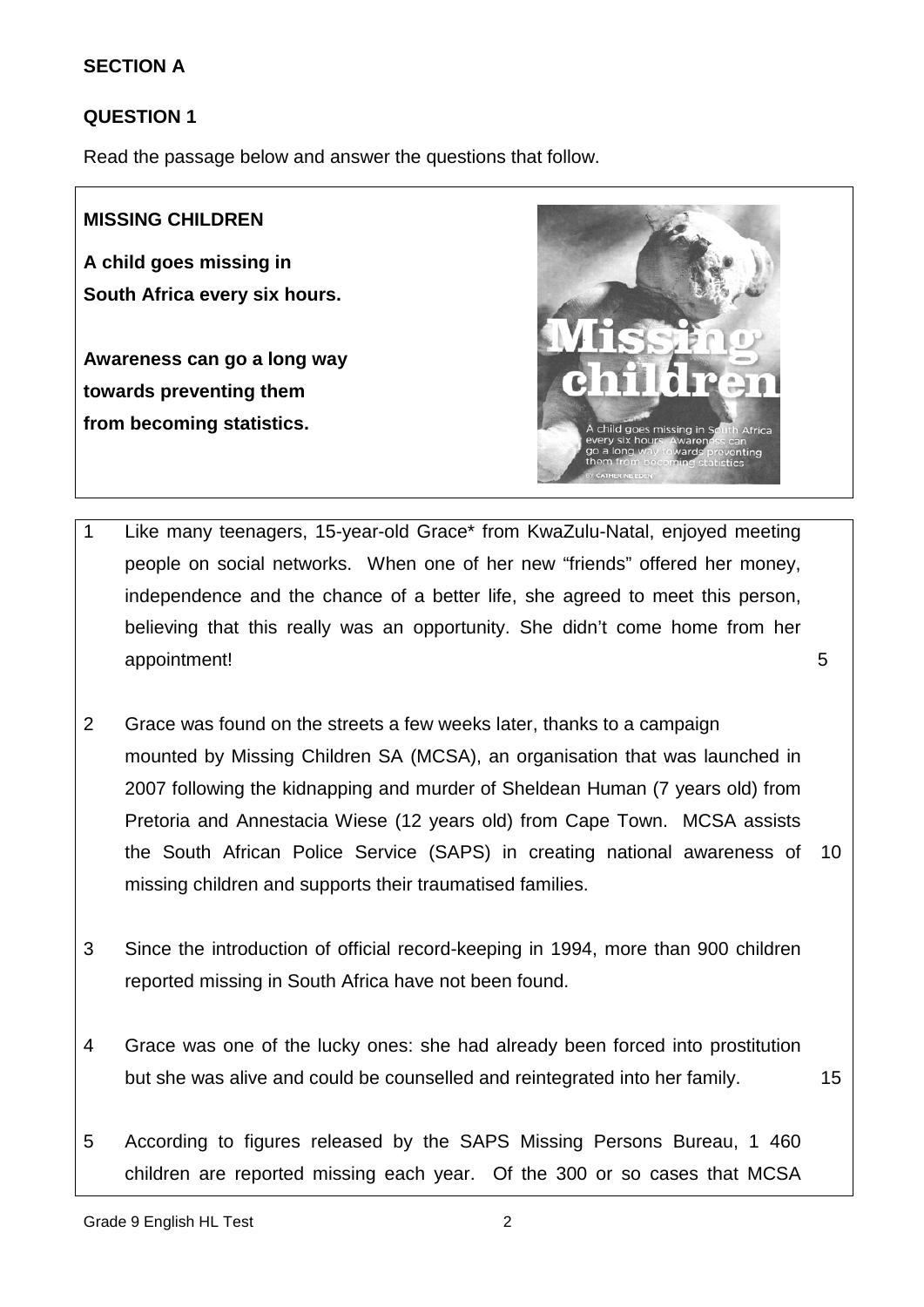handles annually, about 87 percent are resolved within a week, says national coordinator, Judy Olivier. Roughly 30 percent of children who go missing get lost: they may live in poor or overcrowded conditions; they may have negligent or 20 absent parents; they may be sent to the shops when they are too young to find their way, or they may get on the wrong taxi returning from school. These are the children who slip through the cracks because of poor socio-economic circumstances and inadequate support services.

- 6 Runaways account for another 30 percent - it is usually children who can't endure what is happening at home. They may be the victims of alcoholism, drug addiction, violence or abuse and see escape as the only solution. Taking these two categories together, there is a high proportion of children who would not go missing if they had a healthier and safer home environment. 25
- 7 But then there are the other categories, the main one being parental or family abduction. "We are frequently faced with this reality," says Olivier. "The parents are divorced or separated and one of them takes the child or children and leaves the region without the necessary permission." 30
- 8 "Stranger abduction or kidnapping accounts for only two to three percent of our cases, which may not sound like much. But one missing child is one too many. Human trafficking is a reality. A little girl went missing in a Pretoria shopping centre. Her mother raised the alarm and security personnel immediately started a search. The child was found in the toilets, drugged, her hair shaved off and her clothes changed. She was reunited with her family, but without such quick action, things could have gone the other way." 35 40
- 9 MCSA urges every adult in the country to embrace the idea that "Your child is my child to protect". "If you know that a child is alone at home or in danger, you need to do something about it," says Olivier. "The only way we can ensure a safe environment for every child in South Africa is if we, adults, take responsibility for all children, not only our own."

45

\* *Not her real name*

[Adapted from an article by Catherine Eden in *Clicks Club Magazine*, 2012]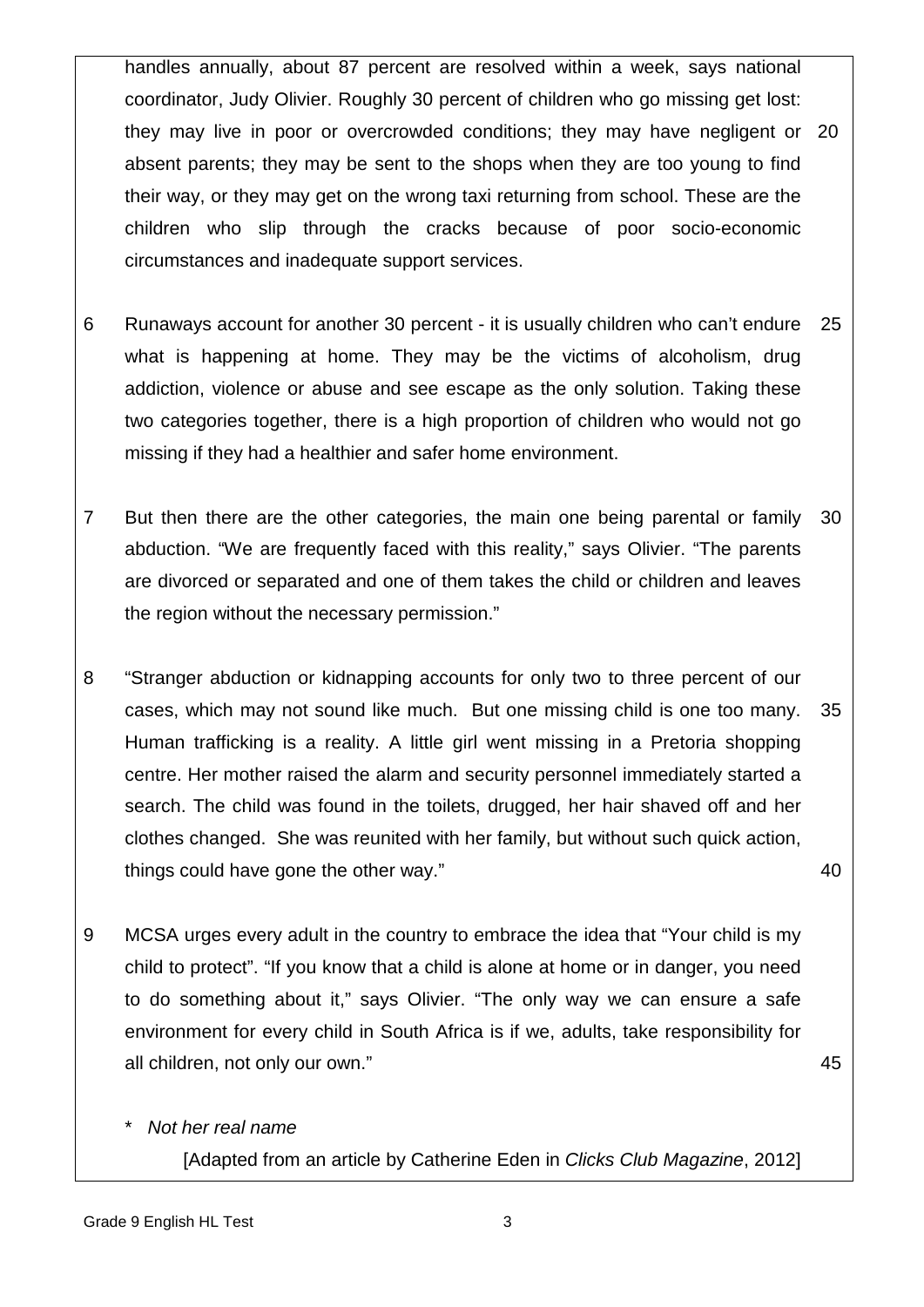1.1 Circle the letter of the correct answer.

Why did the writer write the article?

- A The writer wanted to show that many children go missing in South Africa.
- B The writer wanted to show that divorce affects children.
- C The writer wanted to focus on the duties of the South African Police Service.
- D The writer wanted to focus on the duties of security personnel in shopping  $centres.$   $(1)$
- 1.2 Why is the word "friends" (line 2) written in inverted commas?

\_\_\_\_\_\_\_\_\_\_\_\_\_\_\_\_\_\_\_\_\_\_\_\_\_\_\_\_\_\_\_\_\_\_\_\_\_\_\_\_\_\_\_\_\_\_\_\_\_\_\_\_\_\_\_\_\_

1.3 Circle the letter of the correct answer.

Which punctuation mark has the writer used, in paragraph 1, to indicate that it was a shock that Grace did not come home?

\_\_\_\_\_\_\_\_\_\_\_\_\_\_\_\_\_\_\_\_\_\_\_\_\_\_\_\_\_\_\_\_\_\_\_\_\_\_\_\_\_\_\_\_\_\_\_\_\_\_\_\_\_\_\_\_\_ (2)

- A Exclamation mark
- B Asterisk
- C **Brackets**
- D Inverted commas (1)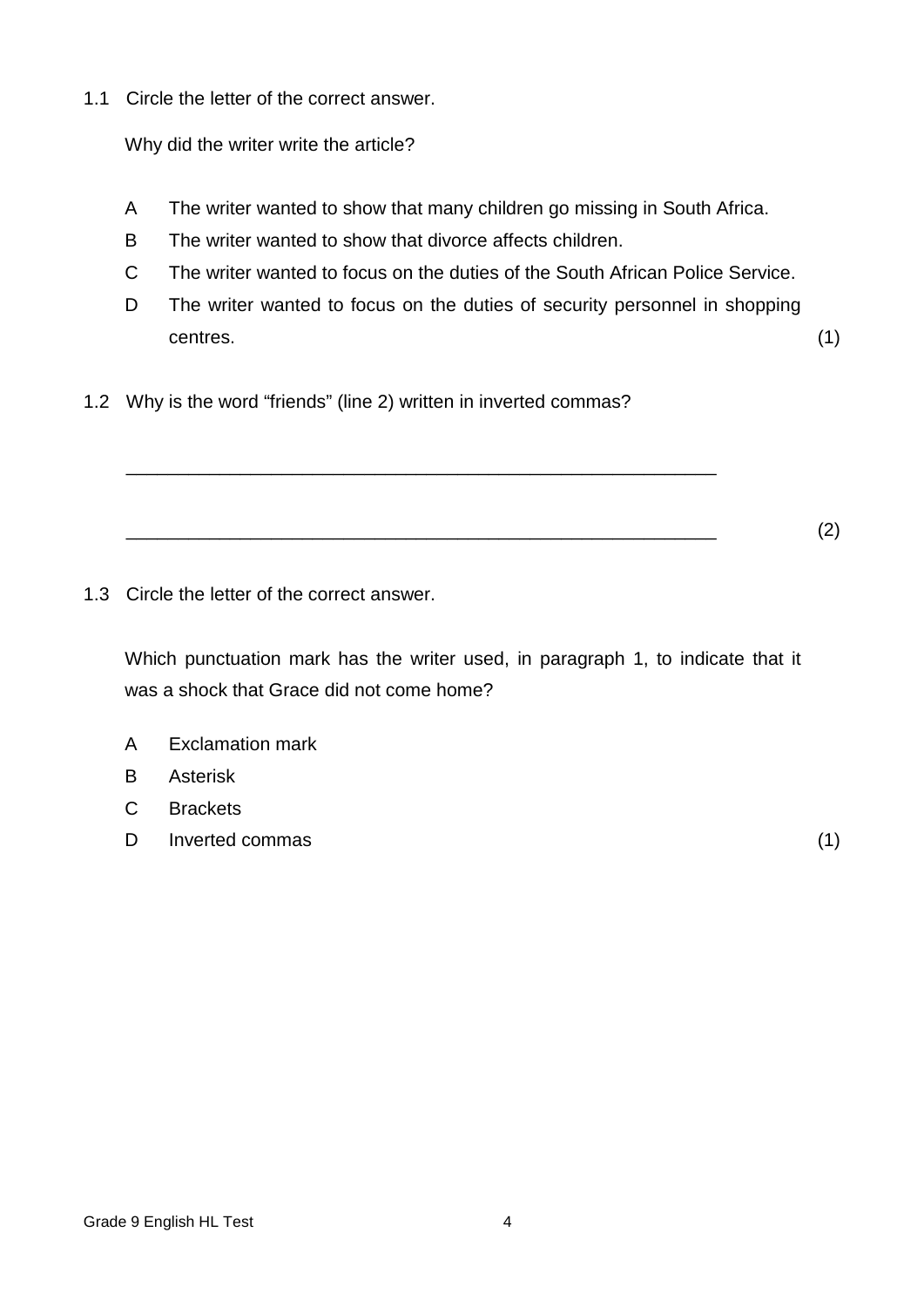1.4 Circle the letter of the correct answer.

Refer to paragraph 1.

Why did Grace decide to leave home?

- A She thought she would be starting a new life.
- B She did not get along with her family.
- C She wanted to meet new people.
- D She did not have money. (1)

1.5 Refer to paragraph 4.

Would you agree with the writer that "Grace was one of the lucky ones" (line 14)?

\_\_\_\_\_\_\_\_\_\_\_\_\_\_\_\_\_\_\_\_\_\_\_\_\_\_\_\_\_\_\_\_\_\_\_\_\_\_\_\_\_\_\_\_\_\_\_\_\_\_\_\_\_\_\_\_\_

\_\_\_\_\_\_\_\_\_\_\_\_\_\_\_\_\_\_\_\_\_\_\_\_\_\_\_\_\_\_\_\_\_\_\_\_\_\_\_\_\_\_\_\_\_\_\_\_\_\_\_\_\_\_\_\_\_

You have to give a reason for your answer.

\_\_\_\_\_\_\_\_\_\_\_\_\_\_\_\_\_\_\_\_\_\_\_\_\_\_\_\_\_\_\_\_\_\_\_\_\_\_\_\_\_\_\_\_\_\_\_\_\_\_\_\_\_\_\_\_\_ (2)

1.6 Circle the letter of the correct answer.

What does the expression "slip through the cracks" (line 23) mean in the context of this article?

- A It means that the system failed to locate and protect the children.
- B It means to escape deliberately.
- $\mathcal{C}$ It means to avoid the authorities deliberately.
- D It means to hide away. (1)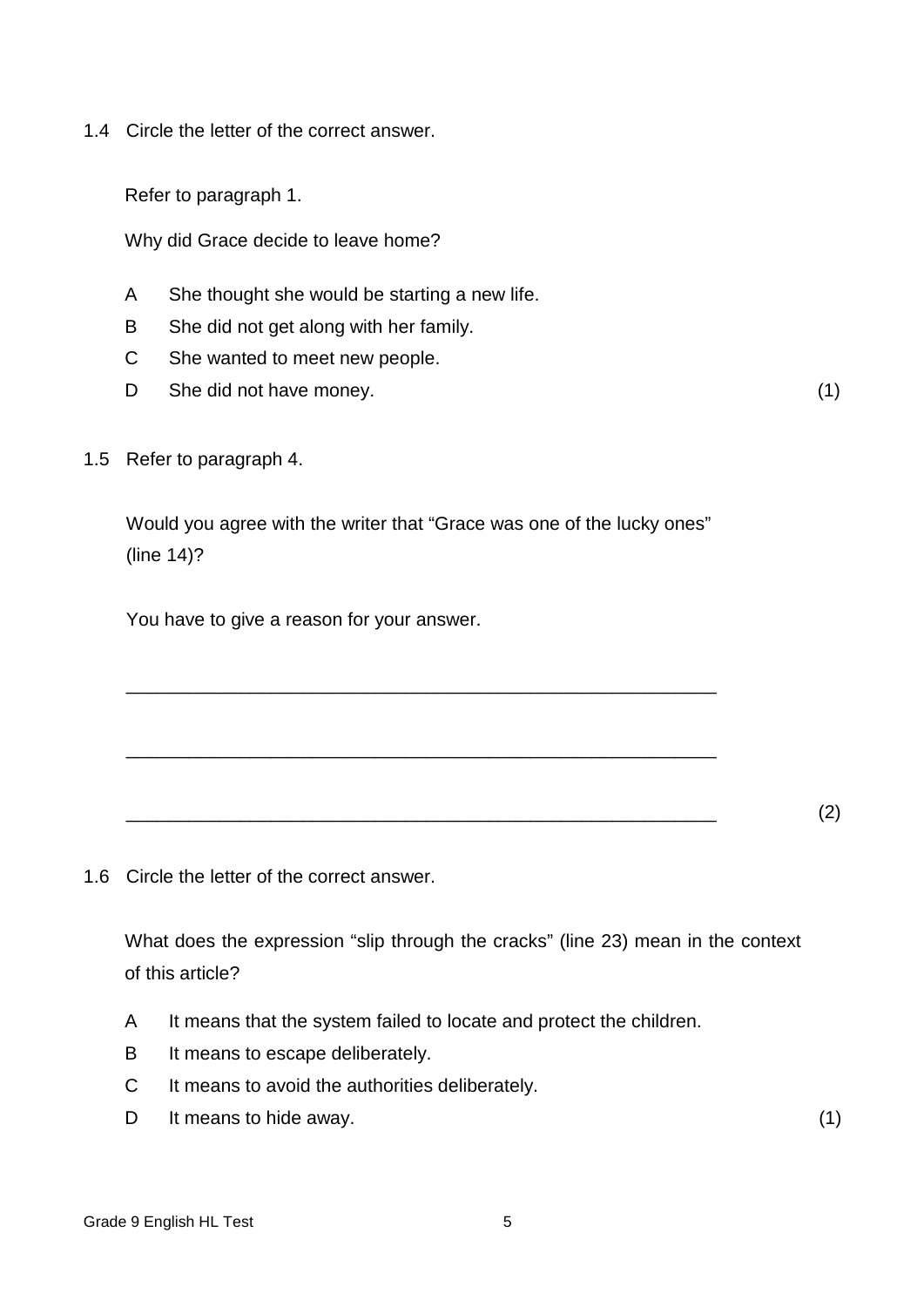1.7 Circle the letter of the correct answer.

What is the main idea of paragraph 5?

- A The MCSA is overworked and has to handle 300 cases a year.
- B Judy Olivier is the national coordinator of MCSA.
- C Children are at risk of going missing.
- D MCSA is doing good work. (1)

1.8 Refer to paragraph 5.

Do you think the statistics provided are reliable? Motivate your answer with information from the text.

\_\_\_\_\_\_\_\_\_\_\_\_\_\_\_\_\_\_\_\_\_\_\_\_\_\_\_\_\_\_\_\_\_\_\_\_\_\_\_\_\_\_\_\_\_\_\_\_\_\_\_\_\_\_\_\_ (2)

\_\_\_\_\_\_\_\_\_\_\_\_\_\_\_\_\_\_\_\_\_\_\_\_\_\_\_\_\_\_\_\_\_\_\_\_\_\_\_\_\_\_\_\_\_\_\_\_\_\_\_\_\_\_\_\_

\_\_\_\_\_\_\_\_\_\_\_\_\_\_\_\_\_\_\_\_\_\_\_\_\_\_\_\_\_\_\_\_\_\_\_\_\_\_\_\_\_\_\_\_\_\_\_\_\_\_\_\_\_\_\_\_

1.9 Refer to paragraph 6.

Do you agree with the writer's statement that children "would not go missing if they had a healthier and safer home environment"?

\_\_\_\_\_\_\_\_\_\_\_\_\_\_\_\_\_\_\_\_\_\_\_\_\_\_\_\_\_\_\_\_\_\_\_\_\_\_\_\_\_\_\_\_\_\_\_\_\_\_\_\_\_\_\_\_\_

\_\_\_\_\_\_\_\_\_\_\_\_\_\_\_\_\_\_\_\_\_\_\_\_\_\_\_\_\_\_\_\_\_\_\_\_\_\_\_\_\_\_\_\_\_\_\_\_\_\_\_\_\_\_\_\_\_

Give a reason for your answer.

\_\_\_\_\_\_\_\_\_\_\_\_\_\_\_\_\_\_\_\_\_\_\_\_\_\_\_\_\_\_\_\_\_\_\_\_\_\_\_\_\_\_\_\_\_\_\_\_\_\_\_\_\_\_\_\_\_ (2)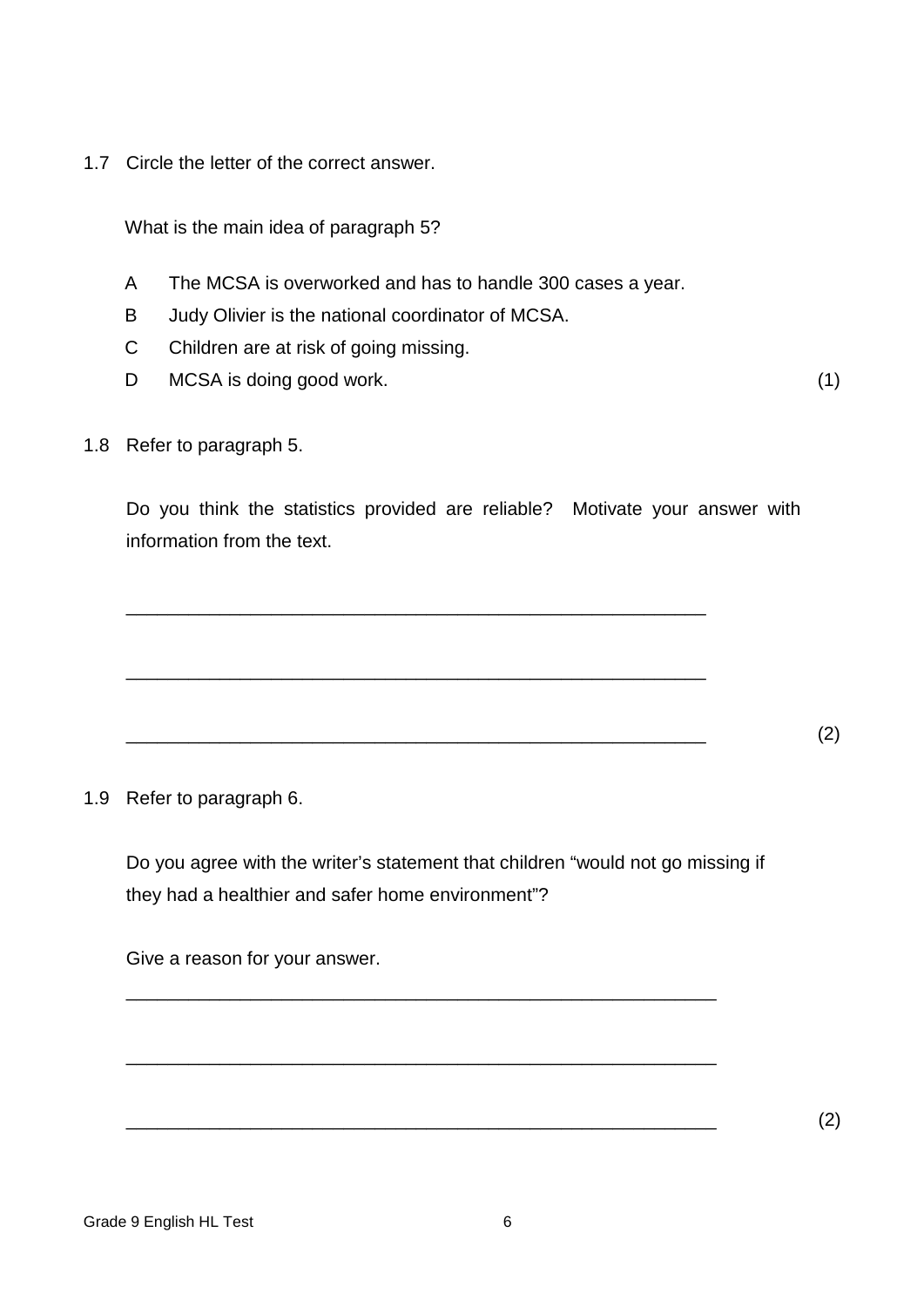1.10 Circle the letter of the correct answer.

What does the expression, "Human trafficking" (line 36), refer to?

- A It refers to the use of people to transport drugs.
- B It refers to people who direct the traffic.
- C It refers to the kidnapping of little girls.
- D It refers to the trading and selling of people. (1)
- 1.11 Combine the following two sentences using the conjunction 'but'.

Social networks can be an advantage. Social networks must be used responsibly.

\_\_\_\_\_\_\_\_\_\_\_\_\_\_\_\_\_\_\_\_\_\_\_\_\_\_\_\_\_\_\_\_\_\_\_\_\_\_\_\_\_\_\_\_\_\_\_\_\_\_\_\_\_\_\_\_\_

\_\_\_\_\_\_\_\_\_\_\_\_\_\_\_\_\_\_\_\_\_\_\_\_\_\_\_\_\_\_\_\_\_\_\_\_\_\_\_\_\_\_\_\_\_\_\_\_\_\_\_\_\_\_\_\_\_ (1)

1.12 The writer states that "things could have gone the other way" (line 40). Suggest what could have happened. Give TWO options.

\_\_\_\_\_\_\_\_\_\_\_\_\_\_\_\_\_\_\_\_\_\_\_\_\_\_\_\_\_\_\_\_\_\_\_\_\_\_\_\_\_\_\_\_\_\_\_\_\_\_\_\_\_\_\_\_\_

\_\_\_\_\_\_\_\_\_\_\_\_\_\_\_\_\_\_\_\_\_\_\_\_\_\_\_\_\_\_\_\_\_\_\_\_\_\_\_\_\_\_\_\_\_\_\_\_\_\_\_\_\_\_\_\_\_

\_\_\_\_\_\_\_\_\_\_\_\_\_\_\_\_\_\_\_\_\_\_\_\_\_\_\_\_\_\_\_\_\_\_\_\_\_\_\_\_\_\_\_\_\_\_\_\_\_\_\_\_\_\_\_\_\_

\_\_\_\_\_\_\_\_\_\_\_\_\_\_\_\_\_\_\_\_\_\_\_\_\_\_\_\_\_\_\_\_\_\_\_\_\_\_\_\_\_\_\_\_\_\_\_\_\_\_\_\_\_\_\_\_\_

 $\overline{\phantom{a}}$  (2)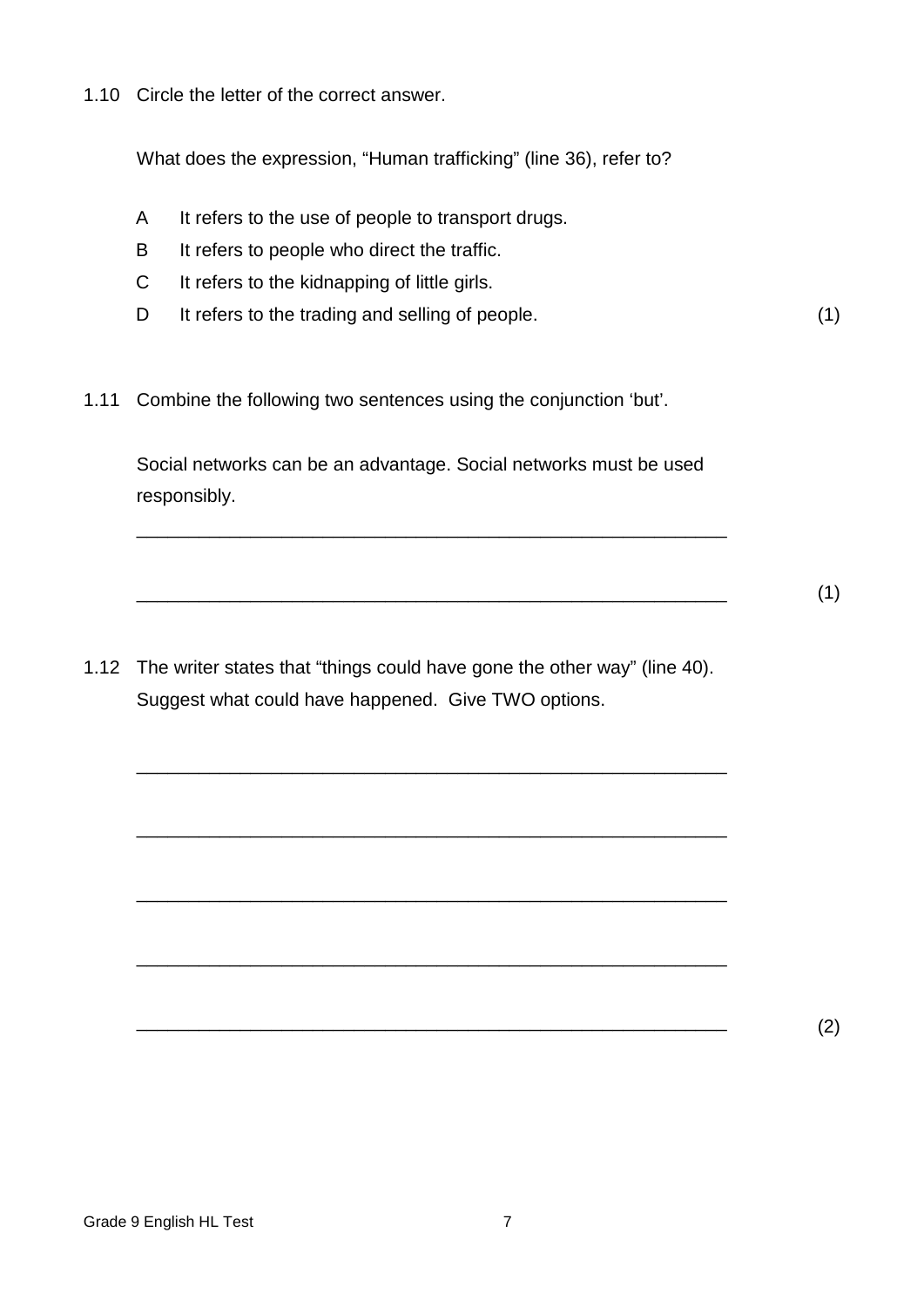$1.13$ We are told that the little girl's hair had been shaved off (line 38-40).

| For what reason was her hair shaved off?                                                                              |  |
|-----------------------------------------------------------------------------------------------------------------------|--|
|                                                                                                                       |  |
|                                                                                                                       |  |
|                                                                                                                       |  |
|                                                                                                                       |  |
|                                                                                                                       |  |
| Refer to the graphic of the teddy bear.                                                                               |  |
| State why the graphic of a teddy bear was used with the article.                                                      |  |
|                                                                                                                       |  |
|                                                                                                                       |  |
|                                                                                                                       |  |
| <u> 1989 - Johann Stoff, deutscher Stoff, der Stoff, der Stoff, der Stoff, der Stoff, der Stoff, der Stoff, der S</u> |  |
| 1.14.2 Explain why the teddy bear in the graphic has a torn face and a missing leg.                                   |  |
|                                                                                                                       |  |
|                                                                                                                       |  |
|                                                                                                                       |  |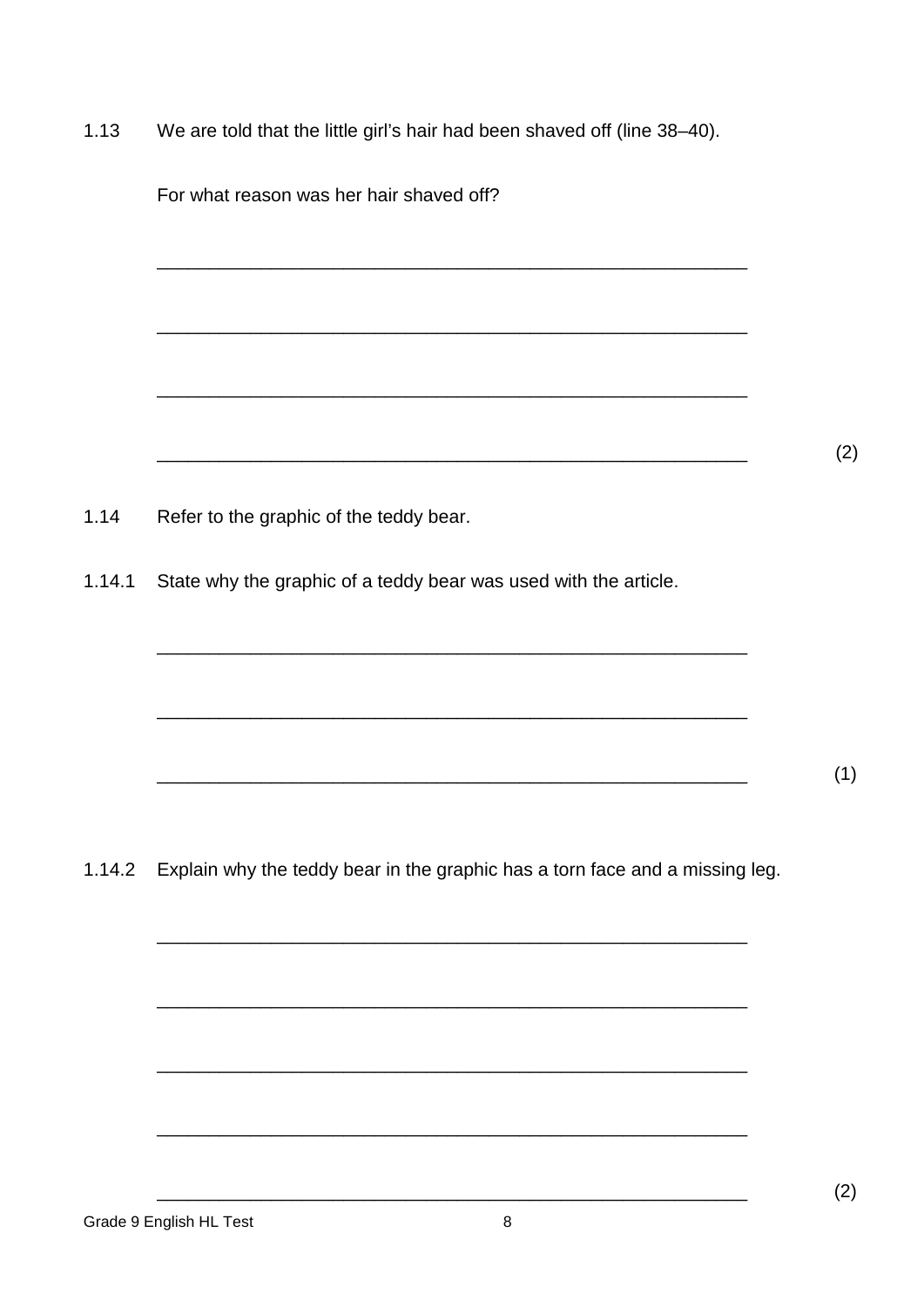1.15 Having read the article, what advice would you give to someone who enjoys making friends on social network sites?

Give TWO pieces of advice. \_\_\_\_\_\_\_\_\_\_\_\_\_\_\_\_\_\_\_\_\_\_\_\_\_\_\_\_\_\_\_\_\_\_\_\_\_\_\_\_\_\_\_\_\_\_\_\_\_\_\_\_\_\_\_\_\_ \_\_\_\_\_\_\_\_\_\_\_\_\_\_\_\_\_\_\_\_\_\_\_\_\_\_\_\_\_\_\_\_\_\_\_\_\_\_\_\_\_\_\_\_\_\_\_\_\_\_\_\_\_\_\_\_\_ \_\_\_\_\_\_\_\_\_\_\_\_\_\_\_\_\_\_\_\_\_\_\_\_\_\_\_\_\_\_\_\_\_\_\_\_\_\_\_\_\_\_\_\_\_\_\_\_\_\_\_\_\_\_\_\_\_

\_\_\_\_\_\_\_\_\_\_\_\_\_\_\_\_\_\_\_\_\_\_\_\_\_\_\_\_\_\_\_\_\_\_\_\_\_\_\_\_\_\_\_\_\_\_\_\_\_\_\_\_\_\_\_\_\_ (2)

#### 1.16 Study the graph below and answer the questions.



## 1.16.1 Which age group of children in Gauteng is at the highest risk of going missing?

\_\_\_\_\_\_\_\_\_\_\_\_\_\_\_\_\_\_\_\_\_\_\_\_\_\_\_\_\_\_\_\_\_\_\_\_\_\_\_\_\_\_\_\_\_\_\_\_\_\_\_\_\_\_\_\_\_ (1)

1.16.2 Which age group of children in the Western Cape is at lowest risk of going missing?

\_\_\_\_\_\_\_\_\_\_\_\_\_\_\_\_\_\_\_\_\_\_\_\_\_\_\_\_\_\_\_\_\_\_\_\_\_\_\_\_\_\_\_\_\_\_\_\_\_\_\_\_\_\_\_\_\_ (1)

**[26]**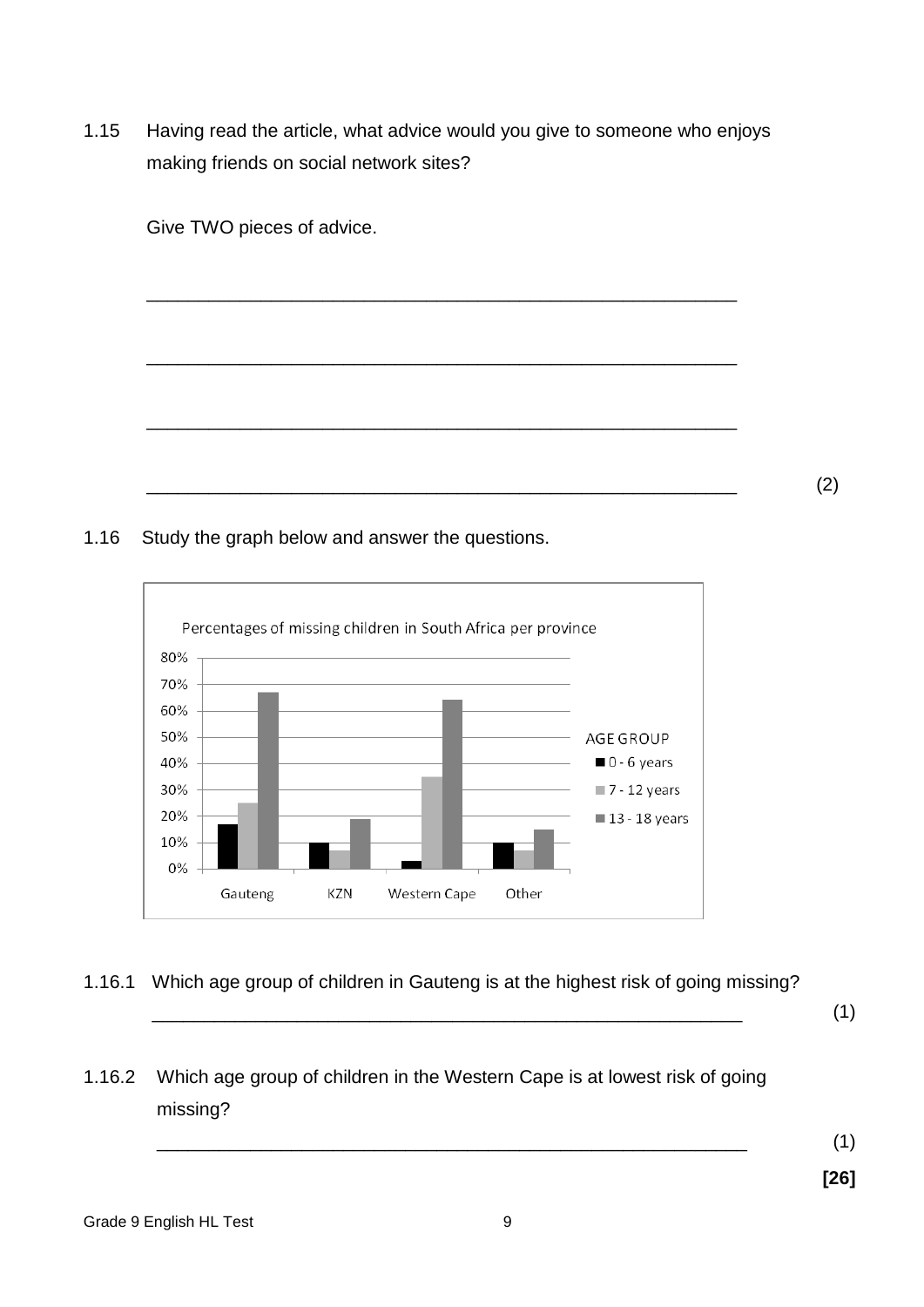## **QUESTION 2**

Read the poem below and answer the questions that follow.

| Runaway                                                     |                 |
|-------------------------------------------------------------|-----------------|
|                                                             |                 |
| I want to feel the slick streets of Broadway                |                 |
| dreams spilling across cement                               |                 |
| tapping heels in ecstatic movement                          |                 |
| jingling coins and                                          |                 |
| hidden smiles.                                              | 5               |
| I want to taste the rush of the subway                      |                 |
| smells of Caribbean dance                                   |                 |
| brown sweat and                                             |                 |
| sun-splayed juice                                           |                 |
| sticky knuckles, craving life.                              | 10              |
| I want to hear the voices soaring without an ocean in sight |                 |
| in harmony with the sea.                                    |                 |
| Hidden in dark apartment rooms, with angry roommates        |                 |
| cursing words surround the headboard                        |                 |
| banging plaster dust                                        | 15              |
| I will pick up the crystal glass pieces                     |                 |
| and dance, bare brown feet                                  |                 |
| hardly touching the floor.                                  |                 |
| In a rain dance                                             |                 |
| in Manhattan                                                | 20              |
| in return                                                   |                 |
|                                                             |                 |
|                                                             | by Joy K Hudson |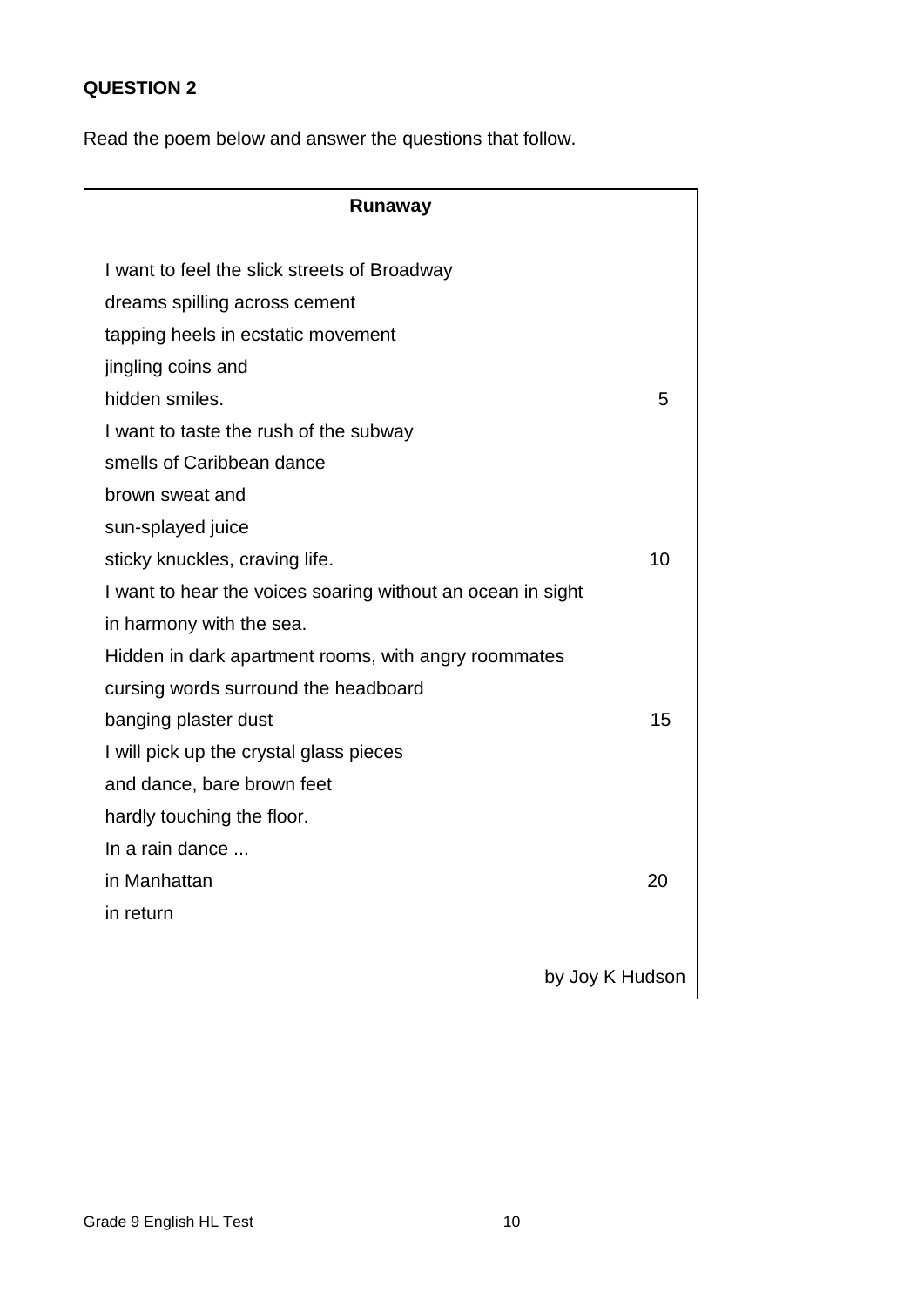2.1 Circle the letter of the correct answer.

What is the theme of the poem?

- A Living at the ocean
- B Fulfilling a dream
- $\mathsf{C}$ Living in the city
- D Travelling on the subway (1) (1)
- 2.2 Circle the letter of the correct answer.

What do the words, "dreams spilling across cement" (line 2), mean in the context of the poem?

- A She wanted to feel the vibe of Manhattan.
- B She was dancing along the pavement.
- C The dreams never came true.
- D She slipped. (1)
- 2.3 Circle the letter of the correct answer.

Identify the figure of speech used with "jingling coins" in line 4.

- A Onomatopoeia
- B Assonance
- C Alliteration
- D Metaphor (1) (1)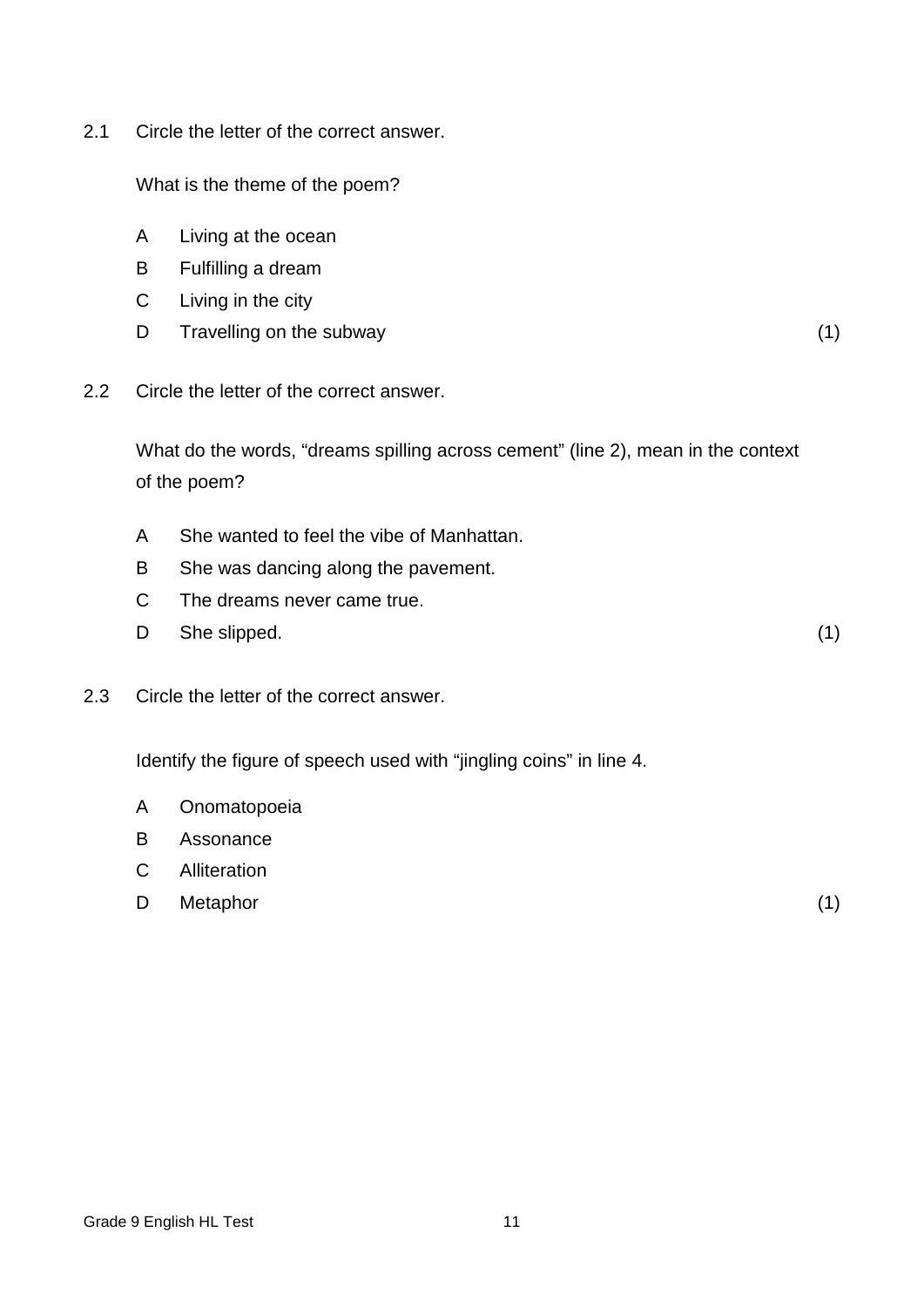- 2.4 "I want to hear the voices soaring …" (line 11)
- 2.4.1 Identify the figure of speech used in the above line from the poem.
- 2.4.2 Explain the meaning of line 11 by referring to your answer to question 2.4.1.

\_\_\_\_\_\_\_\_\_\_\_\_\_\_\_\_\_\_\_\_\_\_\_\_\_\_\_\_\_\_\_\_\_\_\_\_\_\_\_\_\_\_\_\_\_\_\_\_\_\_\_\_\_\_\_\_\_\_\_\_\_

\_\_\_\_\_\_\_\_\_\_\_\_\_\_\_\_\_\_\_\_\_\_\_\_\_\_\_\_\_\_\_\_\_\_\_\_\_\_\_\_\_\_\_\_\_\_\_\_\_\_\_\_\_\_\_\_\_\_\_\_\_ \_\_\_\_\_\_\_\_\_\_\_\_\_\_\_\_\_\_\_\_\_\_\_\_\_\_\_\_\_\_\_\_\_\_\_\_\_\_\_\_\_\_\_\_\_\_\_\_\_\_\_\_\_\_\_\_\_\_\_\_\_ (2) **[6]**

\_\_\_\_\_\_\_\_\_\_\_\_\_\_\_\_\_\_\_\_\_\_\_\_\_\_\_\_\_\_\_\_\_\_\_\_\_\_\_\_\_\_\_\_\_\_\_\_\_\_\_\_\_\_\_\_\_\_\_\_\_ (1)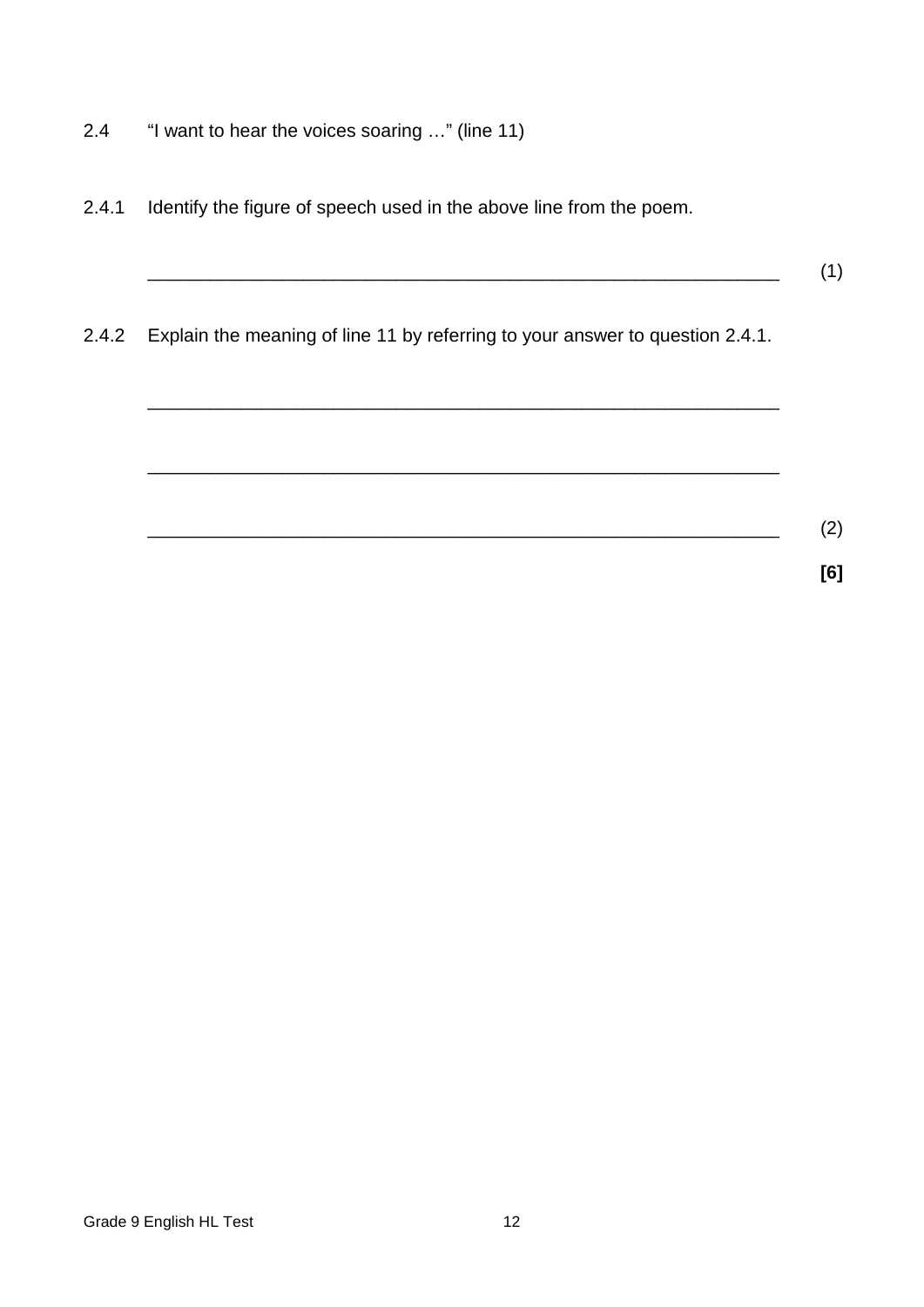## **QUESTION 3**



3. Read the cartoon below and then answer the questions that follow.

@Bob Weber Jr. and Jav Stephens

3.1 Circle the letter of the correct answer.

Why are the words, "I'm running away!" in frame 1, written in bold?

- A The boy knows his mother does not like his attitude.
- B The boy likes to seem important.
- C The boy has a pleasant voice.
- D The boy is shouting. (1) (1)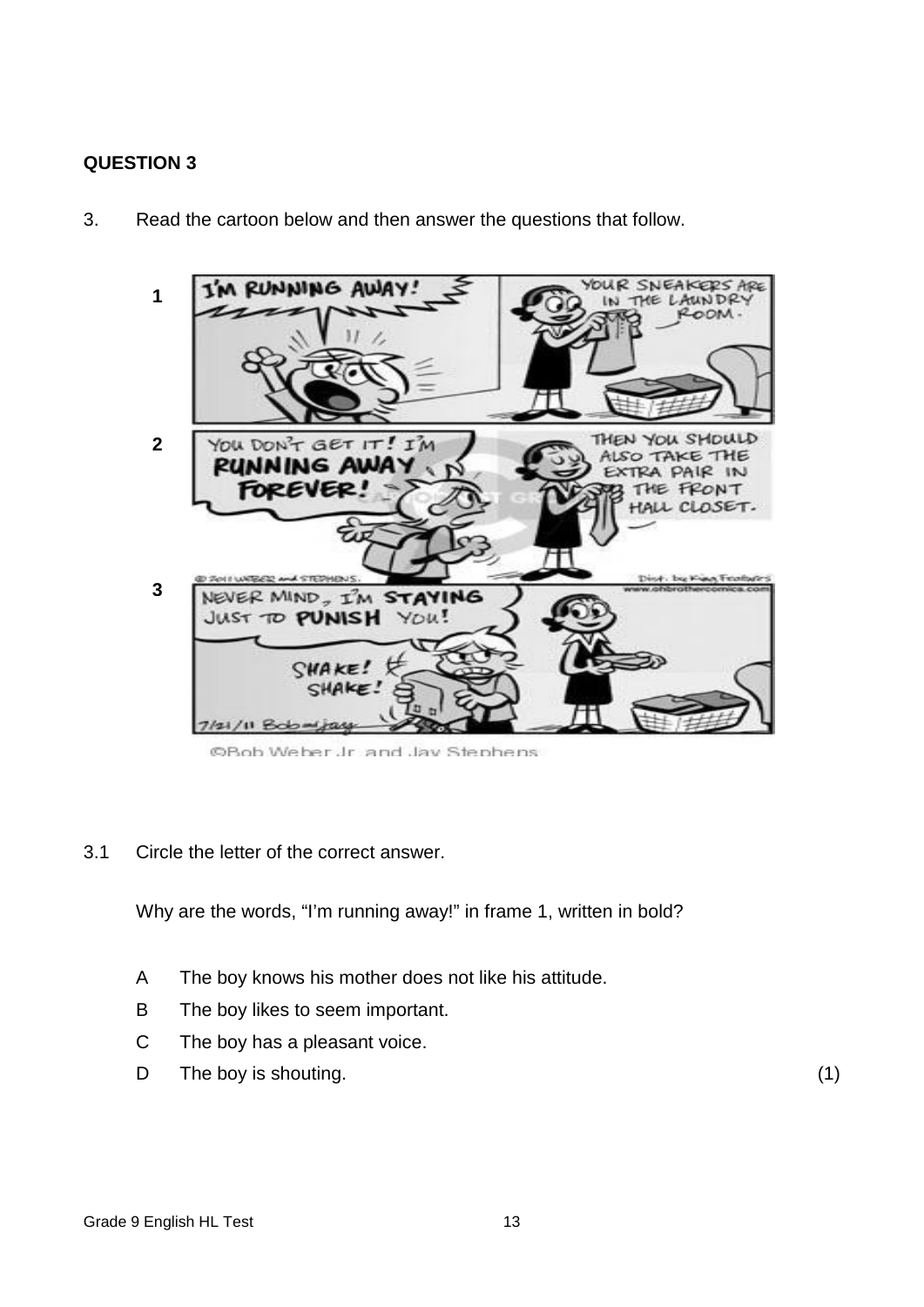3.2 3.2.1 Circle the letter of the correct answer. Indicate what feeling the expression on the boy's face in frame 3 conveys. A B  $\mathcal{C}$ D Disappointment **Sadness** Concern Anger (1) 3.2.2 Explain your answer to question 3.2.1 by referring to: A The boy's body language B His facial expression  $\overline{A}$  \_\_\_\_\_\_\_\_\_\_\_\_\_\_\_\_\_\_\_\_\_\_\_\_\_\_\_\_\_\_\_\_\_\_\_\_\_\_\_\_\_\_\_\_\_\_\_\_  $B$  \_\_\_\_\_\_\_\_\_\_\_\_\_\_\_\_\_\_\_\_\_\_\_\_\_\_\_\_\_\_\_\_\_\_\_\_\_\_\_\_\_\_\_\_\_\_\_\_ (1) (1) 3.3 Read the last frame carefully then explain the humour in the cartoon. \_\_\_\_\_\_\_\_\_\_\_\_\_\_\_\_\_\_\_\_\_\_\_\_\_\_\_\_\_\_\_\_\_\_\_\_\_\_\_\_\_\_\_\_\_\_\_\_\_\_\_\_\_\_\_\_\_ \_\_\_\_\_\_\_\_\_\_\_\_\_\_\_\_\_\_\_\_\_\_\_\_\_\_\_\_\_\_\_\_\_\_\_\_\_\_\_\_\_\_\_\_\_\_\_\_\_\_\_\_\_\_\_\_\_ \_\_\_\_\_\_\_\_\_\_\_\_\_\_\_\_\_\_\_\_\_\_\_\_\_\_\_\_\_\_\_\_\_\_\_\_\_\_\_\_\_\_\_\_\_\_\_\_\_\_\_\_\_\_\_\_\_ (2) **[6] TOTAL SECTION A: 38**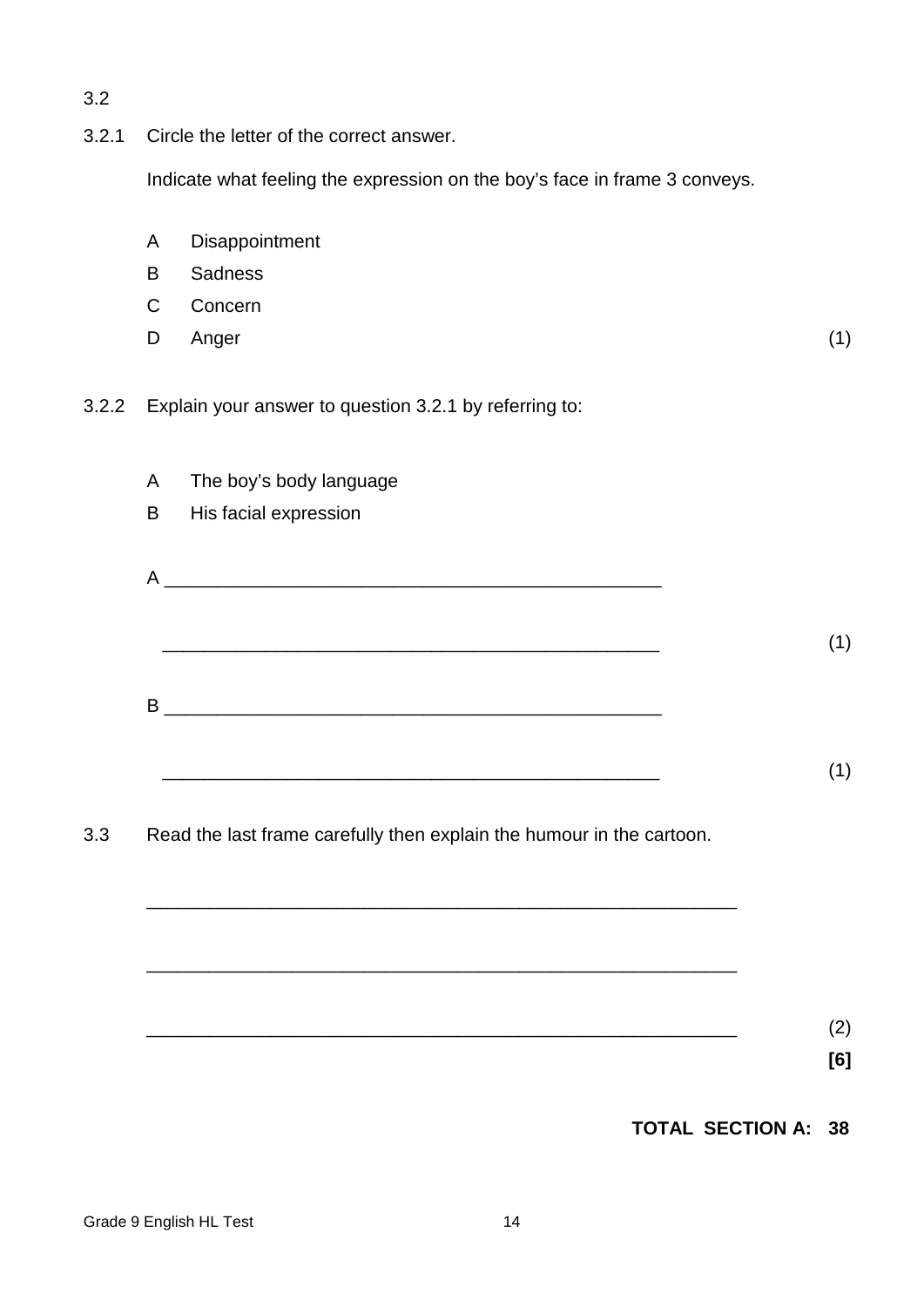## **SECTION B**

#### **QUESTION 4**

4.1 In the article, *Missing Children,* in Section A, it is said that Grace likes to meet people on the Internet and social networks.

Write out the abbreviation "www" in full as found in [www.missingchildren.com.](http://www.missingchildren.com/)

\_\_\_\_\_\_\_\_\_\_\_\_\_\_\_\_\_\_\_\_\_\_\_\_\_\_\_\_\_\_\_\_\_\_\_\_\_\_\_\_\_\_\_\_\_\_\_\_\_\_\_\_\_\_\_\_\_ (1) 4.2 MCSA supports the traumatised families. Change the above sentence into the passive voice. Begin as follows: The traumatised families \_\_\_\_\_\_\_\_\_\_\_\_\_\_\_\_\_\_\_\_\_\_\_\_\_\_\_\_\_\_\_\_\_\_\_\_ \_\_\_\_\_\_\_\_\_\_\_\_\_\_\_\_\_\_\_\_\_\_\_\_\_\_\_\_\_\_\_\_\_\_\_\_\_\_\_\_\_\_\_\_\_\_\_\_\_\_\_\_\_\_\_\_ (2) 4.3 Olivier said, "We are frequently faced with problems." Change the above sentence into reported/indirect speech. Begin as follows: Olivier said that \_\_\_\_\_\_\_\_\_\_\_\_\_\_\_\_\_\_\_\_\_\_\_\_\_\_\_\_\_\_\_\_\_\_\_\_\_\_\_\_\_\_\_ \_\_\_\_\_\_\_\_\_\_\_\_\_\_\_\_\_\_\_\_\_\_\_\_\_\_\_\_\_\_\_\_\_\_\_\_\_\_\_\_\_\_\_\_\_\_\_\_\_\_\_\_\_\_\_\_ (2)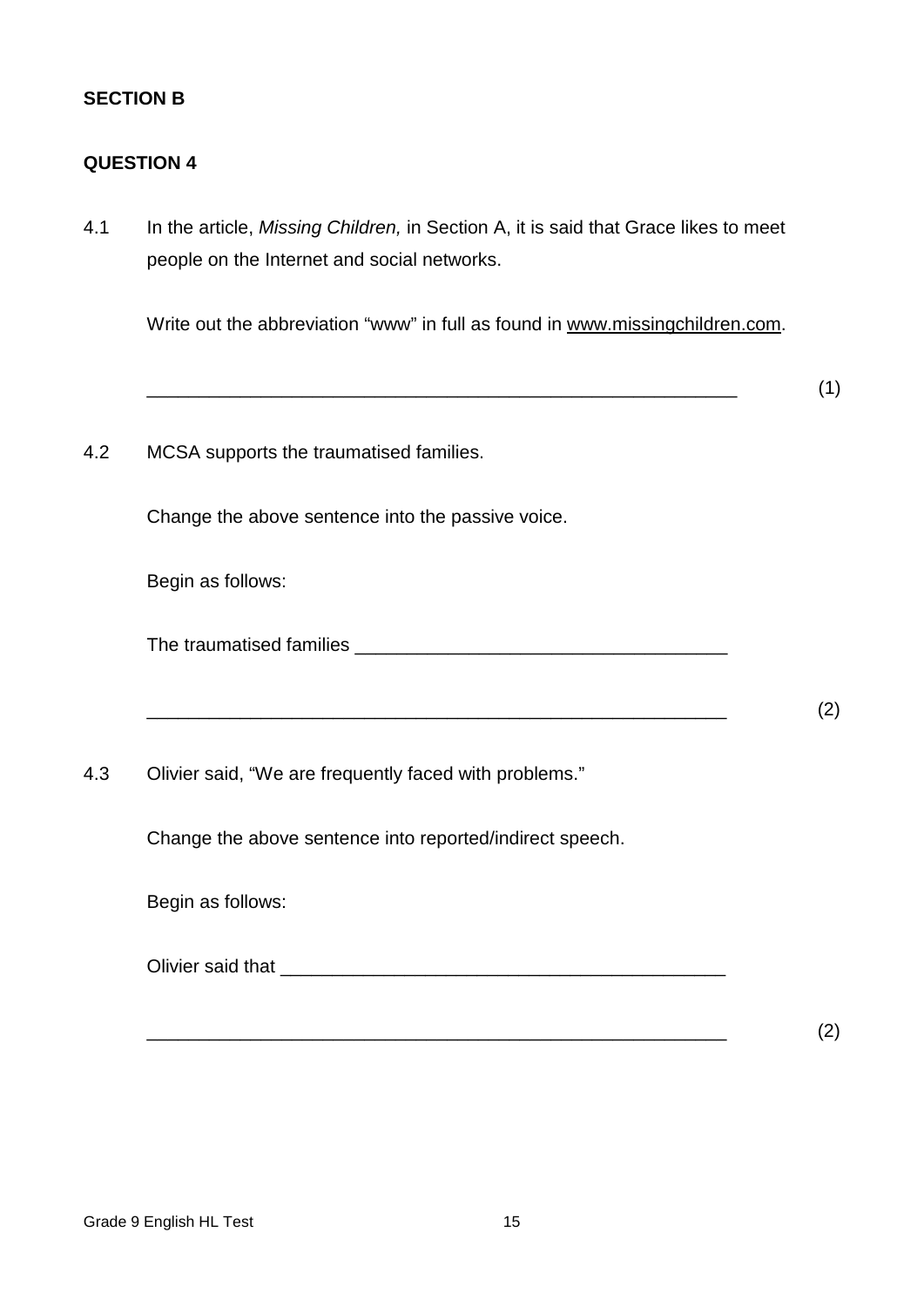4.4 Write down the main clause in the following sentence:

Even though the police launched an immediate search, the abducted child has still not been found.

\_\_\_\_\_\_\_\_\_\_\_\_\_\_\_\_\_\_\_\_\_\_\_\_\_\_\_\_\_\_\_\_\_\_\_\_\_\_\_\_\_\_\_\_\_\_\_\_\_\_\_\_\_\_\_\_ (1)

4.5 Circle the letter of the correct answer.

The young child has still not been found.

Identify the part of speech of the underlined word.

- A Abstract noun
- B Past participle
- C Adjective
- D Pronoun (1)
- 4.6 Write the plural of "country".
	- \_\_\_\_\_\_\_\_\_\_\_\_\_\_\_\_\_\_\_\_\_\_\_\_\_\_\_\_\_\_\_\_\_\_\_\_\_\_\_\_\_\_\_\_\_\_\_\_\_\_\_\_\_\_\_\_ (1)
- 4.7 Write a synonym for the underlined word in the following sentence:

Children who have adequate parental support are unlikely to run away.

\_\_\_\_\_\_\_\_\_\_\_\_\_\_\_\_\_\_\_\_\_\_\_\_\_\_\_\_\_\_\_\_\_\_\_\_\_\_\_\_\_\_\_\_\_\_\_\_\_\_\_\_\_\_\_\_ (1)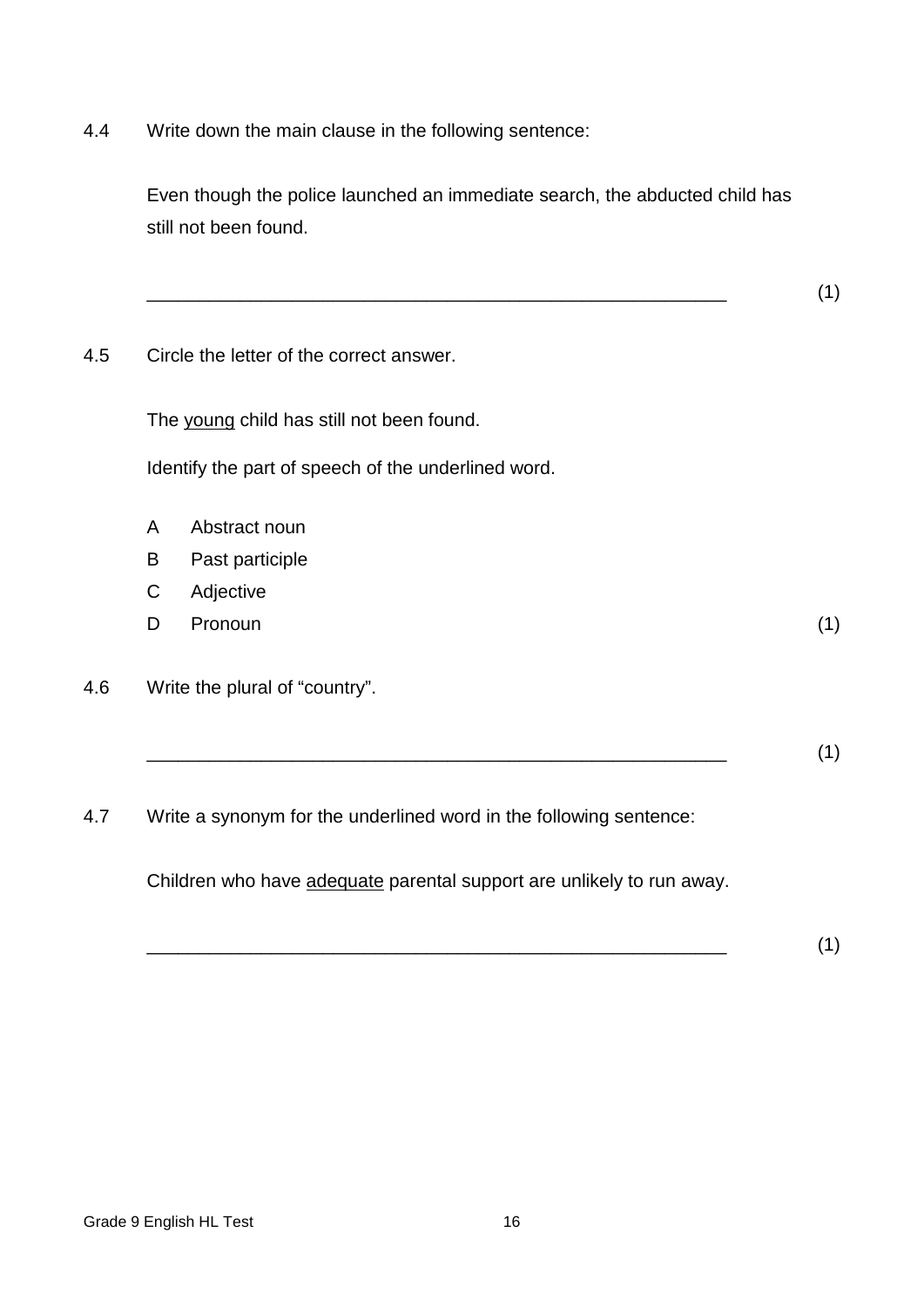4.8 Join the sentences below to form a complex sentence. Use **"**if**"** to join the sentences.

> You are unable to pick your child up from school on time. You should get a message to your child.

\_\_\_\_\_\_\_\_\_\_\_\_\_\_\_\_\_\_\_\_\_\_\_\_\_\_\_\_\_\_\_\_\_\_\_\_\_\_\_\_\_\_\_\_\_\_\_\_\_\_\_\_\_\_\_\_\_

\_\_\_\_\_\_\_\_\_\_\_\_\_\_\_\_\_\_\_\_\_\_\_\_\_\_\_\_\_\_\_\_\_\_\_\_\_\_\_\_\_\_\_\_\_\_\_\_\_\_\_\_\_\_\_\_\_

\_\_\_\_\_\_\_\_\_\_\_\_\_\_\_\_\_\_\_\_\_\_\_\_\_\_\_\_\_\_\_\_\_\_\_\_\_\_\_\_\_\_\_\_\_\_\_\_\_\_\_\_\_\_\_\_\_ (2)

4.9 Circle the letter of the correct answer.

Refer to paragraph 8 of the article titled *Missing Children* in Section A. What is the topic sentence of paragraph 8?

- A Stranger abduction or kidnapping accounts for only two to three percent of our cases, which may not sound like much.
- B Human trafficking is a reality.
- C A little girl went missing in a Pretoria shopping centre.
- D She was reunited with her family, but without such quick action, things could have gone the other way. (1)

Grade 9 English HL Test 17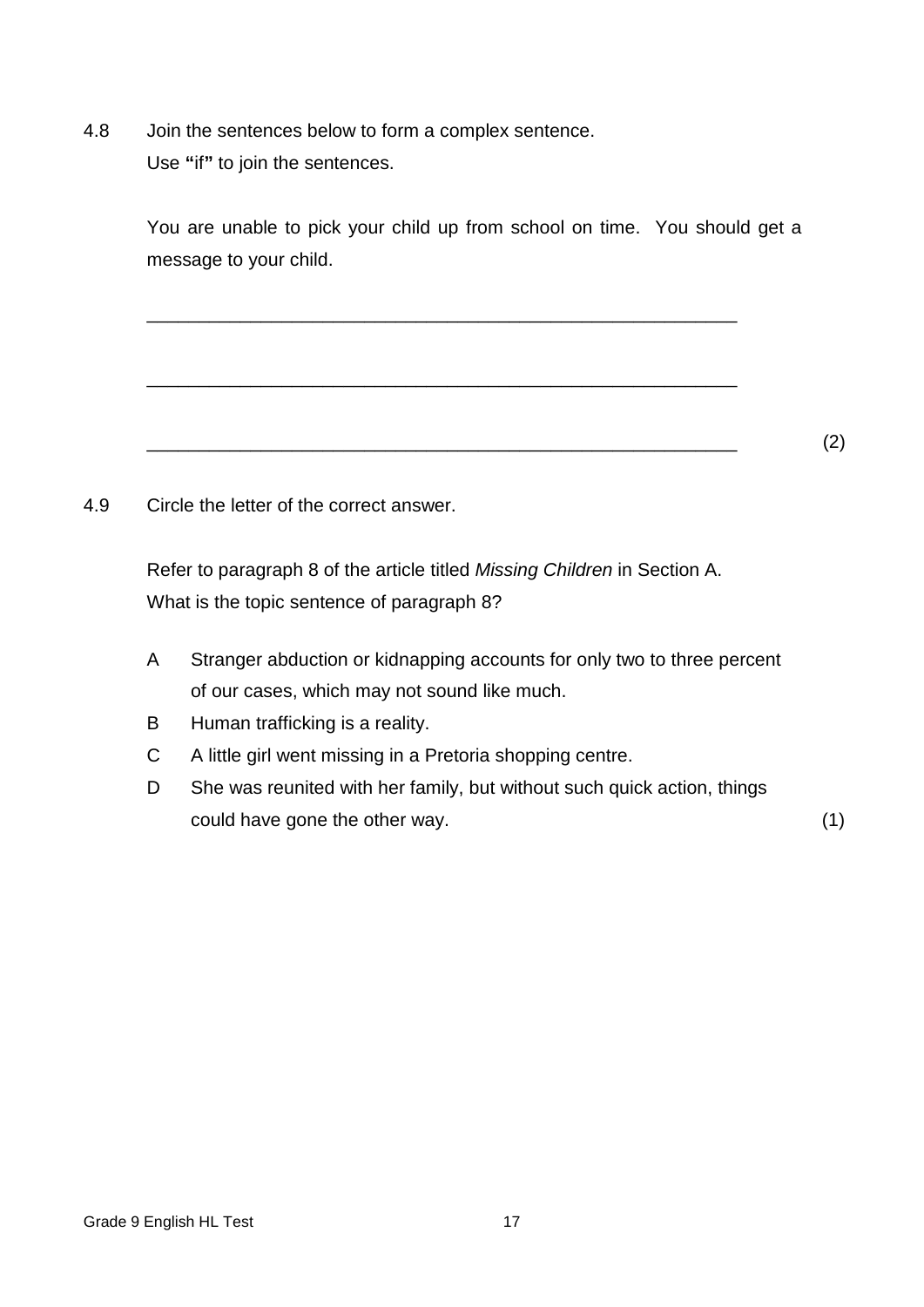4.10 The following paragraph has FIVE errors. Rewrite the paragraph, correcting and underlining the errors.

> Many children are too casual on social network sites and are abducted by people which promise them a better life. An abducted child is at great risk if not found within the first 48 hours. One of the children were only found after a year. Grace said, "I use to trust people very easy. I shall be more carefull in future."

> \_\_\_\_\_\_\_\_\_\_\_\_\_\_\_\_\_\_\_\_\_\_\_\_\_\_\_\_\_\_\_\_\_\_\_\_\_\_\_\_\_\_\_\_\_\_\_\_\_\_\_\_\_\_\_\_\_

\_\_\_\_\_\_\_\_\_\_\_\_\_\_\_\_\_\_\_\_\_\_\_\_\_\_\_\_\_\_\_\_\_\_\_\_\_\_\_\_\_\_\_\_\_\_\_\_\_\_\_\_\_\_\_\_\_

\_\_\_\_\_\_\_\_\_\_\_\_\_\_\_\_\_\_\_\_\_\_\_\_\_\_\_\_\_\_\_\_\_\_\_\_\_\_\_\_\_\_\_\_\_\_\_\_\_\_\_\_\_\_\_\_\_

\_\_\_\_\_\_\_\_\_\_\_\_\_\_\_\_\_\_\_\_\_\_\_\_\_\_\_\_\_\_\_\_\_\_\_\_\_\_\_\_\_\_\_\_\_\_\_\_\_\_\_\_\_\_\_\_\_

 $\overline{\phantom{a}}$  (5)

**[17]**

**TOTAL SECTION B: 17**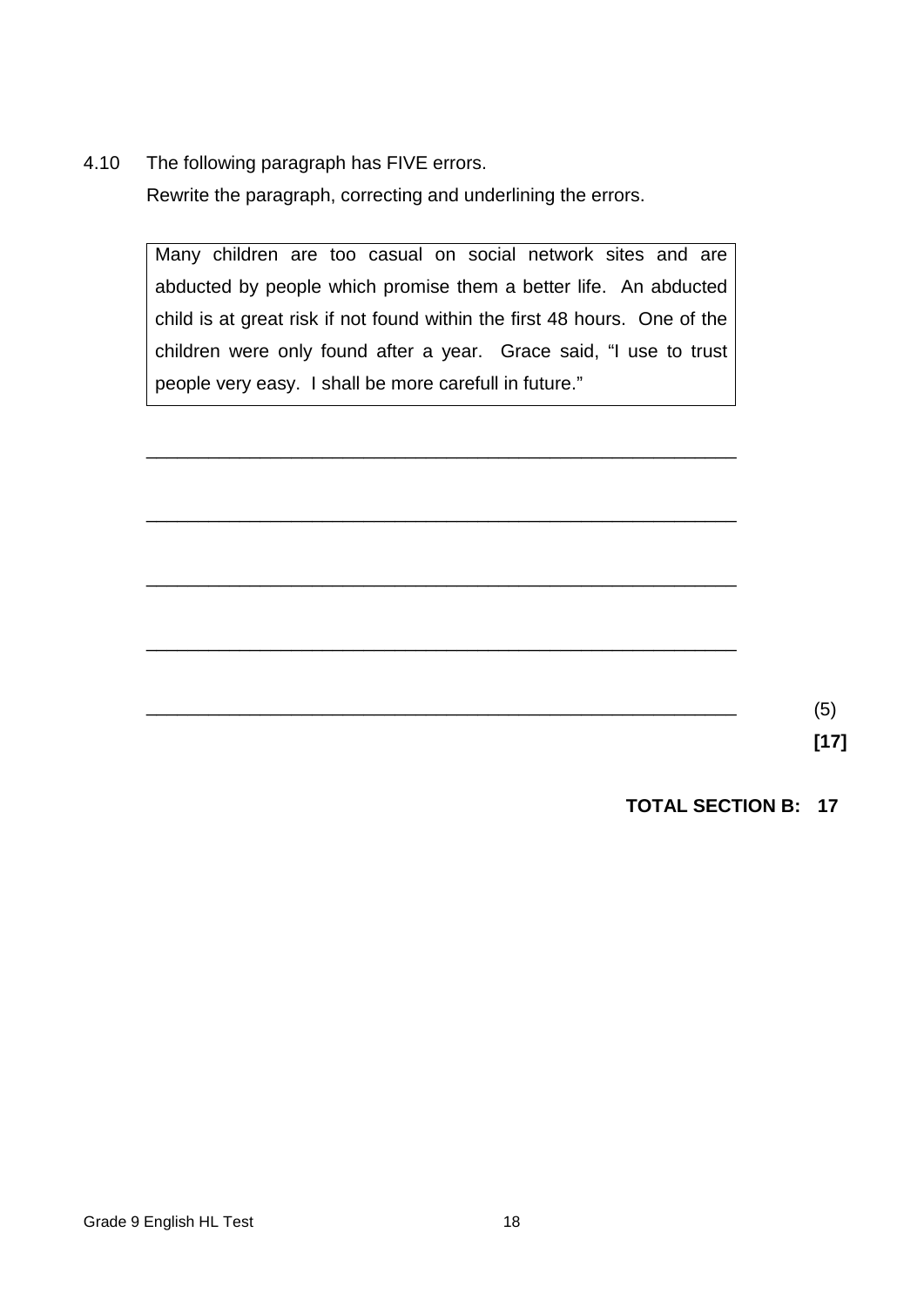## **SECTION C**

## **QUESTION 5**

The following pictures on the next page are meant to inspire you. Choose ONE of the pictures to write an essay of 120–150 words in length.

- Write down the number of the picture you have chosen.
- Give your essay a suitable title.
- Plan your essay in the frame provided.
- Write your final essay in the space provided.
- You have 45 minutes to complete this question.

Your essay will be marked according to the following criteria:

- Planning and presentation
- Length and structure
- Originality and effectiveness of ideas
- Register/style/tone
- Grammar, vocabulary, spelling and punctuation
- Relevance (staying on the topic)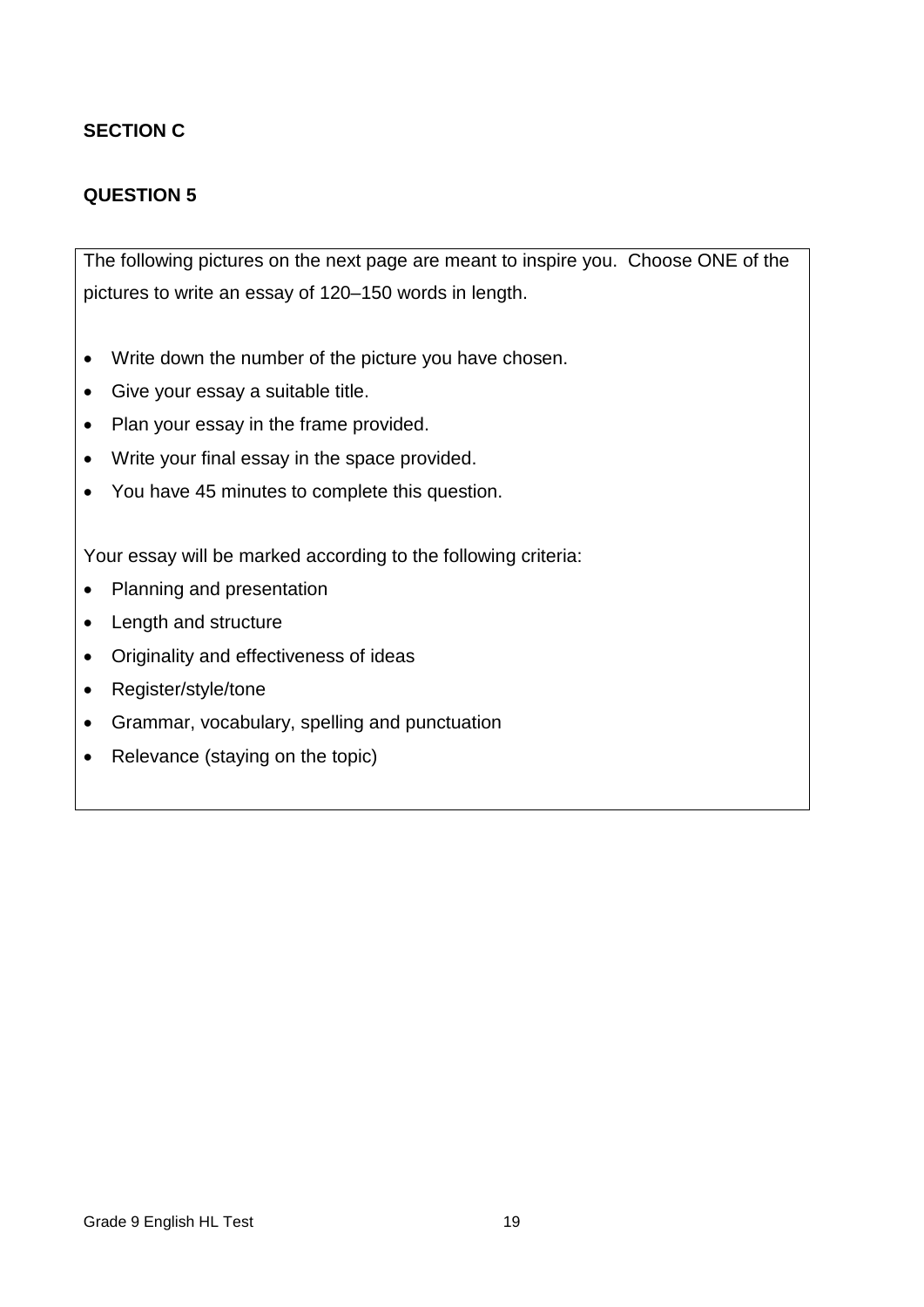

**OR**

5.2

5.1

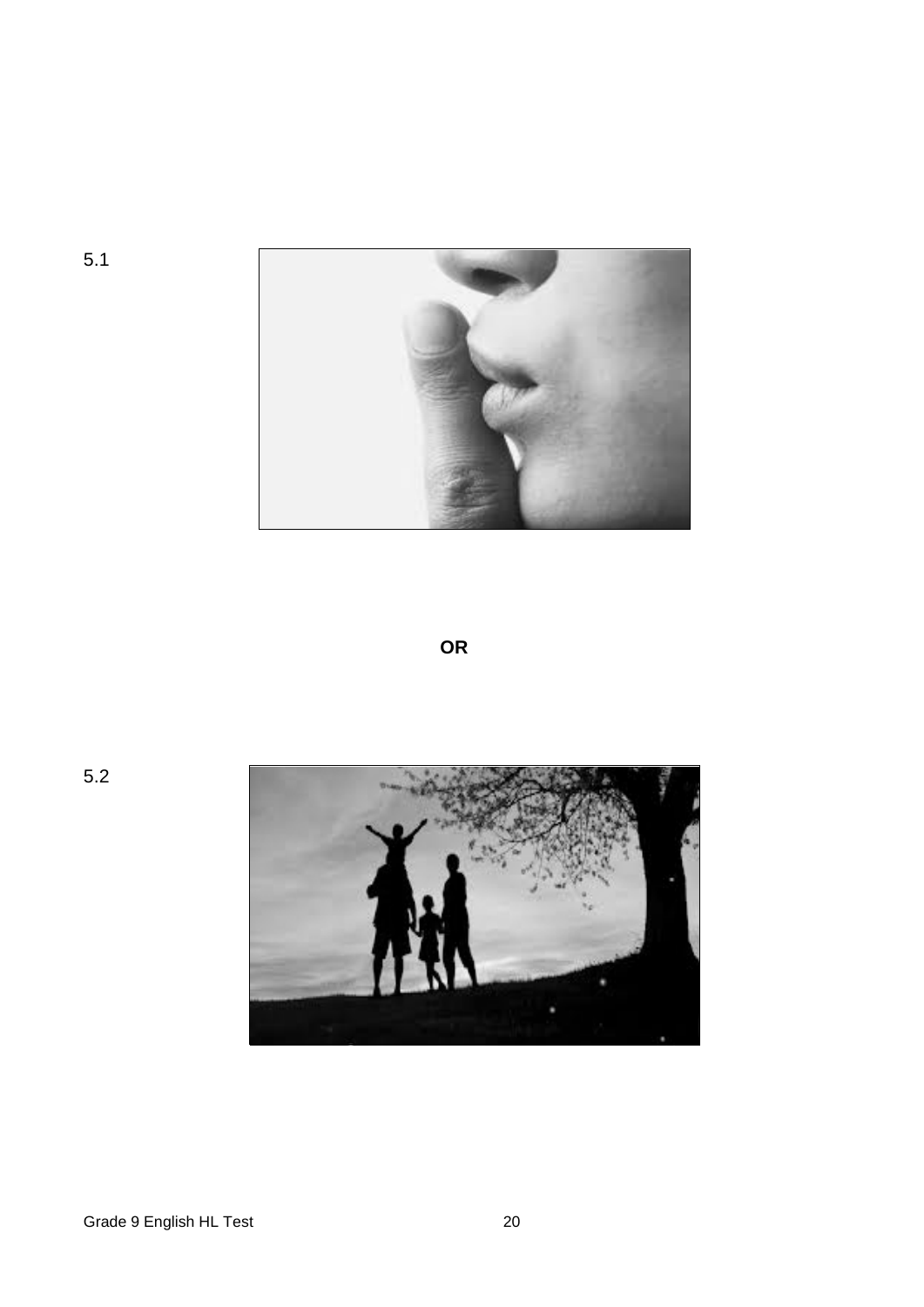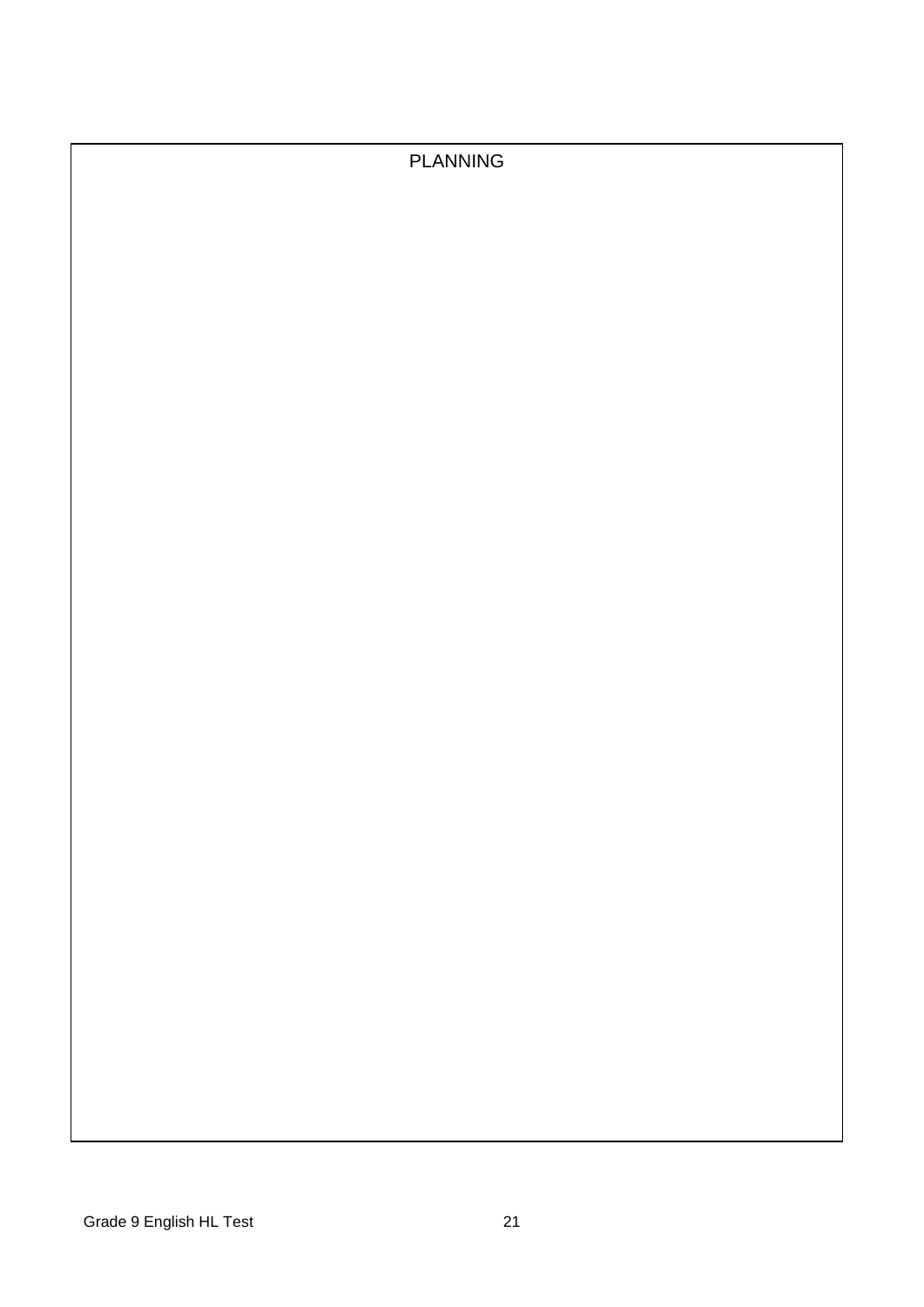| <b>FINAL ESSAY</b> |
|--------------------|
|                    |
|                    |
|                    |
|                    |
|                    |
|                    |
|                    |
|                    |
|                    |
|                    |
|                    |
|                    |
|                    |
|                    |
|                    |
|                    |
|                    |
|                    |
|                    |
|                    |
|                    |
|                    |
|                    |
|                    |
|                    |
|                    |
|                    |
|                    |
|                    |
|                    |
|                    |
|                    |
|                    |
|                    |
|                    |
|                    |
|                    |
|                    |
|                    |
|                    |
|                    |
|                    |
|                    |
|                    |
|                    |
|                    |
|                    |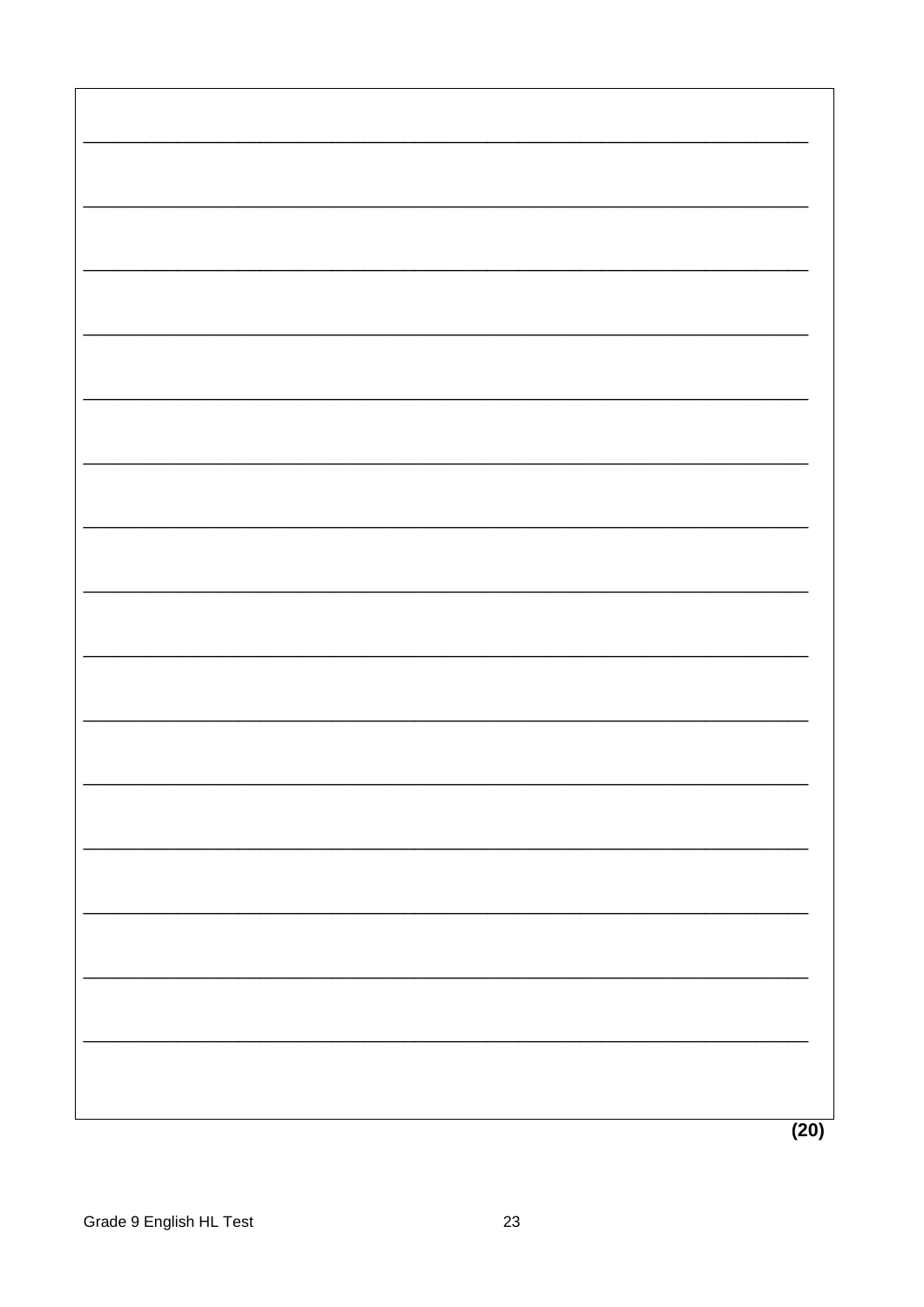## **QUESTION 6**

One of your friends has gone missing.

Write a diary entry in which you express your thoughts and feelings about what has happened.

- Your diary entry should be 80–100 words in length.
- You have to plan your diary entry inside the frame provided.
- Write your final diary entry in the space provided.
- You have 30 minutes to complete this question.

Your diary entry will be marked according to the following criteria:

- Planning, format and length
- Originality and effectiveness of ideas
- Register/style/tone
- Grammar, vocabulary, spelling and punctuation
- Relevance (staying on the topic)
- Ability to convey emotion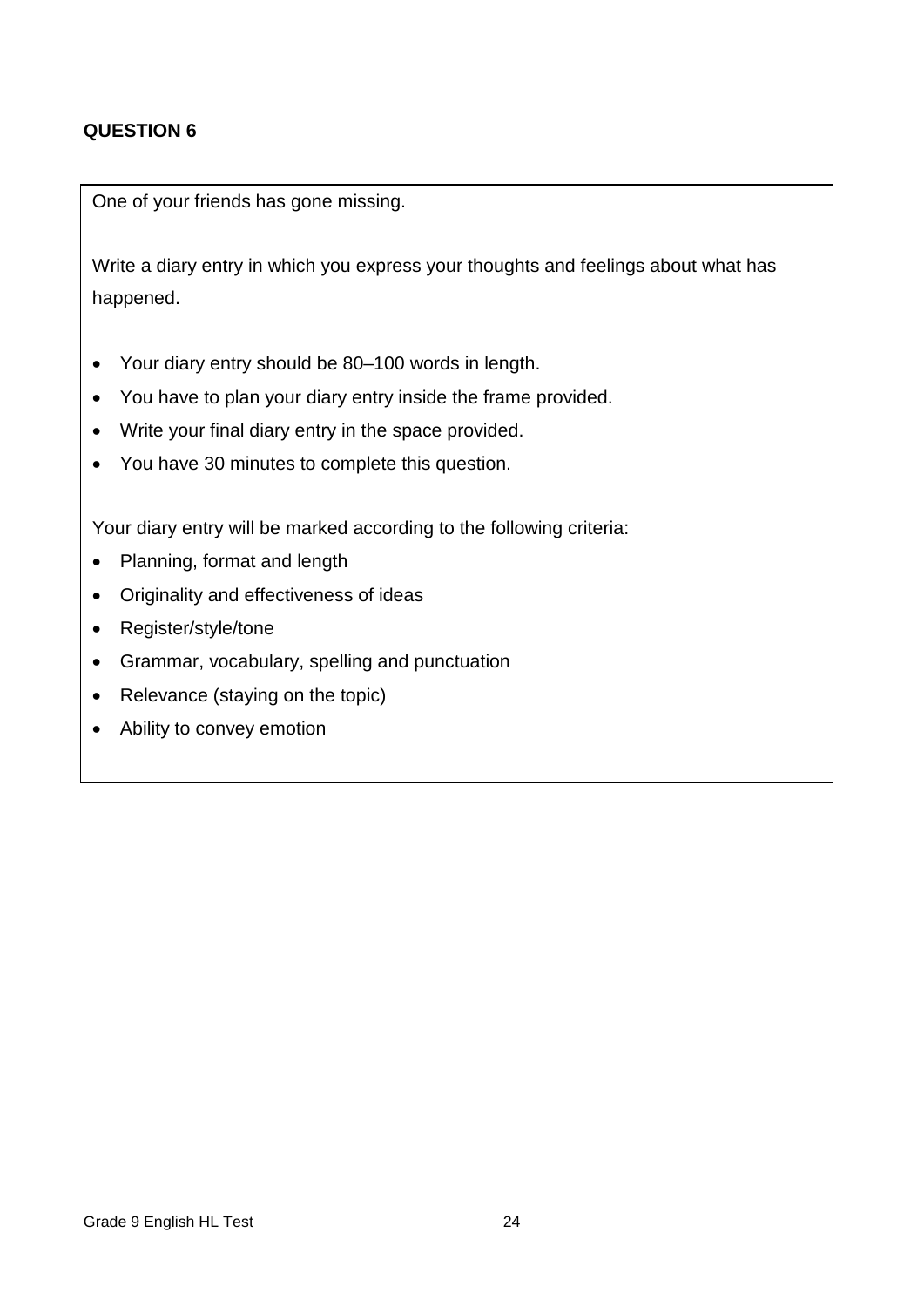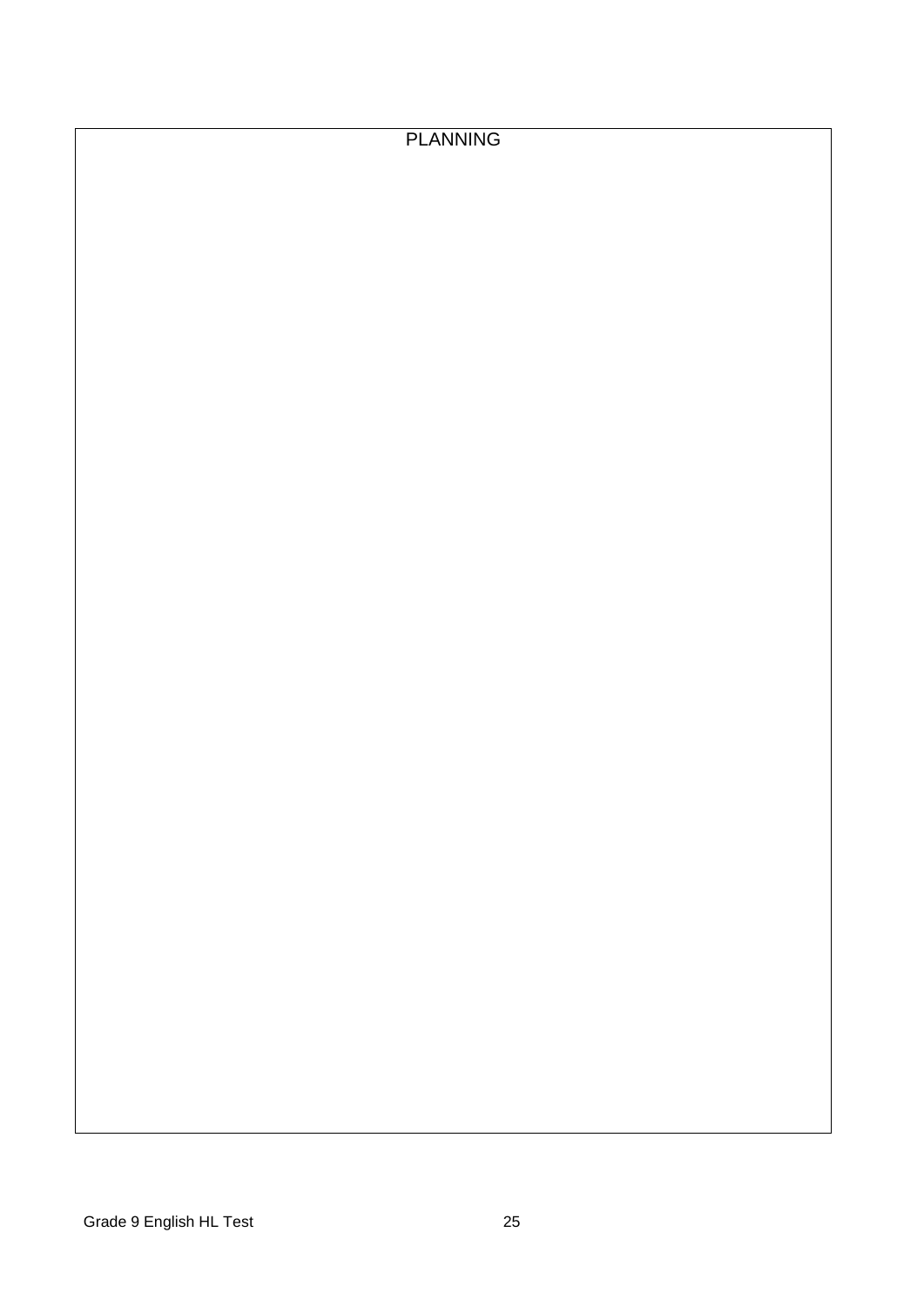| FINAL DIARY ENTRY |  |  |  |  |
|-------------------|--|--|--|--|
|                   |  |  |  |  |
|                   |  |  |  |  |
|                   |  |  |  |  |
|                   |  |  |  |  |
|                   |  |  |  |  |
|                   |  |  |  |  |
|                   |  |  |  |  |
|                   |  |  |  |  |
|                   |  |  |  |  |
|                   |  |  |  |  |
|                   |  |  |  |  |
|                   |  |  |  |  |
|                   |  |  |  |  |
|                   |  |  |  |  |
|                   |  |  |  |  |
|                   |  |  |  |  |
|                   |  |  |  |  |
|                   |  |  |  |  |
|                   |  |  |  |  |
|                   |  |  |  |  |
|                   |  |  |  |  |
|                   |  |  |  |  |
|                   |  |  |  |  |
|                   |  |  |  |  |